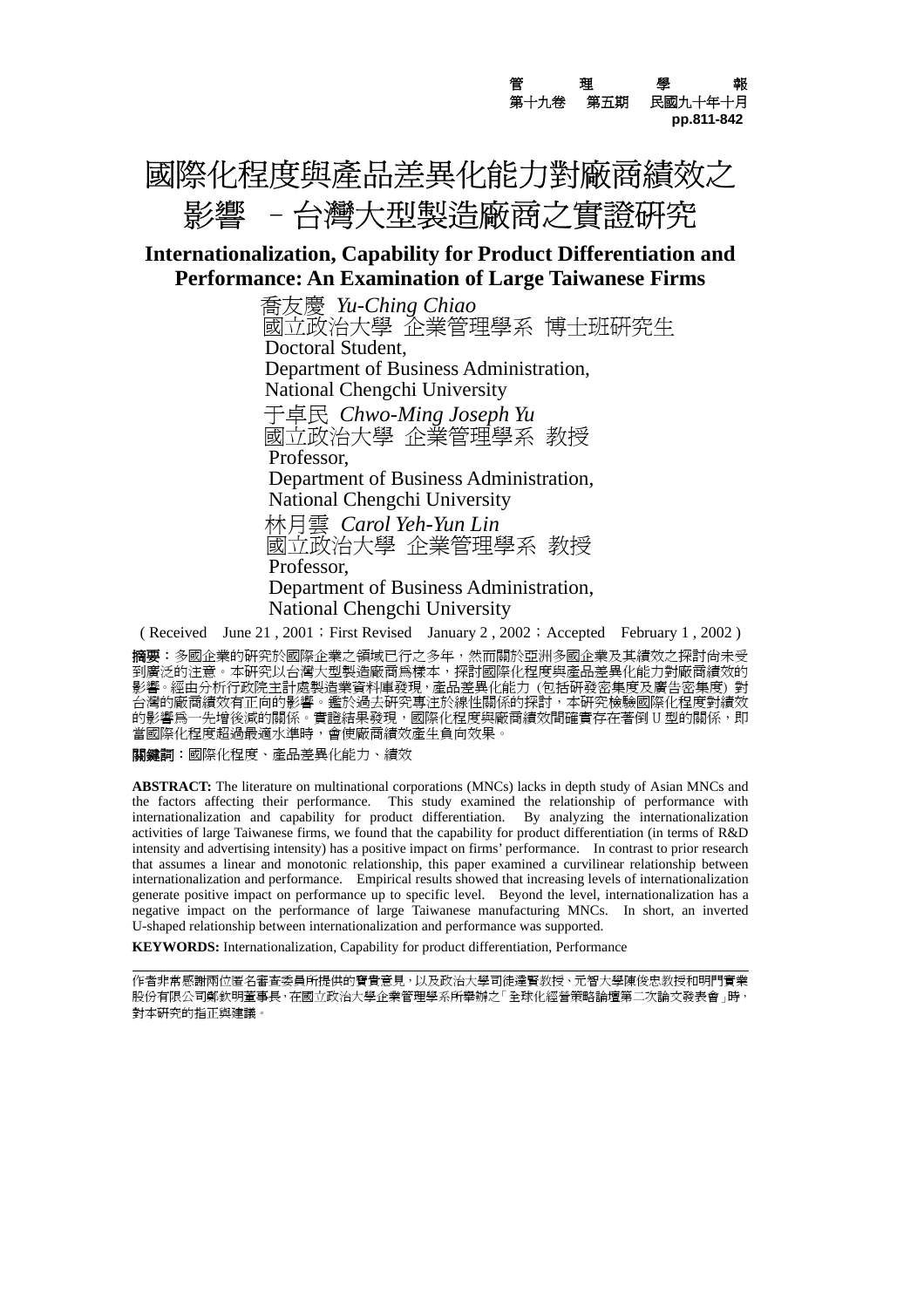## 壹、緒論

自 1980 年代以來,國際間對外直接投資活動的熱絡,已成為世界經濟的重要發展趨勢。 台灣屬於小型開放經濟體系,對外貿易的依存度相當高,根據經建會的資料顯示,進出口貿 易値佔我國 GNP 的比重在 1980 年高達 106.4%,此後雖然略爲下降,但也維持在 85%以上。 因此,對於本國市場規模有限之台灣而言,邁向國際化成為長遠進步發展的重要途徑。

但是自 1980 年代中期以後,由於受到台幣升值,勞動、土地和環保成本上漲,外匯管 制解除,以及解除戒嚴令並開放大陸探親等總體因素的影響,對外直接投資迅速成長。投資 金額於 1987 年度首度突破一億美元,至 1996 年,投資金額更高達 33.89 億美元,成長了 33.4 倍。由此可見國內廠商與海外市場的互動已愈來愈頻繁,更意謂著台灣企業在國際化活動的 熱絡。

早期國際化研究的理論發展以國際化動機、國際進入模式與廠商國際化行為為主流;近 年來關於國際化發展與廠商績效關係之研究(Annavarijula and Beldona, 2000;Delios and Beamish, 1999; Geringer, Tallman, and Olsen, 2000; Gomes and Ramaswamy, 1999; Hitt, Hoskisson, and Kim, 1997; Sambharya, 1995; Tallman and Li, 1996)已成為學者們多方關切 的主題,更突顯出此議題的重要性。但時至今日,學者們於探討國際化與廠商績效關係的實 證結果尚無明確的定論 (Ramaswamy, 1995)。一些研究得到正向的關係(例如:Delios and Beamish, 1999; Daniels and Bracker, 1989; Grant, 1987; Grant, Jammine and Thomas, 1988), 一些研究則發現具有負向的關係(例如:Brewer, 1981),甚至有些研究發現兩者之間不具任何 關係(例如: Siddhartan and Lall, 1982)。

從過去廠商國際化程度與績效關係之相關文獻中可發現,研究兩者之間的實證文獻相當 的多,但其研究對象卻多集中於歐(Grant, 1987;Grant, Jammine and Thomas, 1988)、美 (Daniels and Bracker, 1989; Gomes and Ramaswamy, 1999; Morck and Yeung, 1991; Tallman and Li, 1996)及日本(Delios and Beamish, 1999; Geringer, Tallman, and Olsen, 2000)先進國 家的大型企業,除了 Wan (1998) 以香港上市公司為研究對象之外,甚少文獻針對新興工業 化 (newly-industrializing)國家做一深入之探討 。此外 Geringer, Tallman, and Olsen (2000) 認 為先前以歐美廠商為研究的理論基礎,未必完全適用於日本企業,因此,以新興工業化國家 的台灣廠商為實證對象,除了能夠驗證理論是否能跨越國界達到一般化外,更能豐富國際化 程度對廠商績效影響的文獻。

Jung (1991) 研究美國之大型多國企業 (Multinational Corporations, MNCs) 發現,廠商自 擁的知識優勢 (例如:研發能力、行銷能力及資本密集度) 對廠商的利潤有一正向的影響,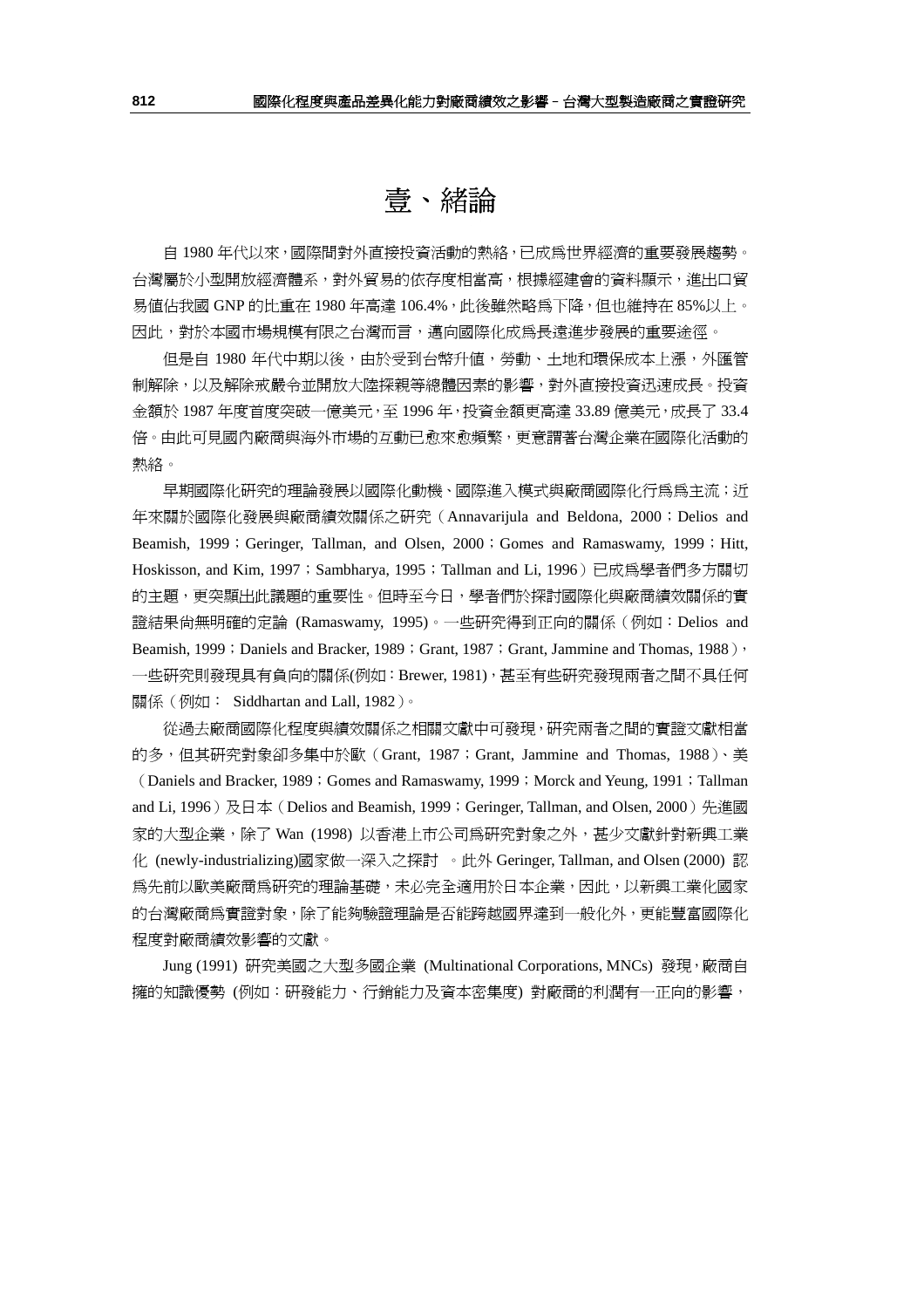其解釋能力高達 60%,而在控制其他變數之下,廠商國際化程度對利潤影響的解釋能力僅為 2%。而根據 Dess, Gupta, Hennart, and Hill (1995) 的說法,廠商營運的區域範圍與績效並無 太大的關係,反而是廠商所擁有的專屬性 (proprietary) 資產為廠商卓越績效的最重要來源。 Delios and Beamish (1999) 針對日本 MNCs 的研究發現,專屬性資產對廠商績效有一正向影 響,然而就台灣廠商而言,其規模遠不及歐、美、日之大型 MNCs,是否台灣廠商所擁有的 專屬性資產 (或產品差異化能力[註一]) 對於績效亦有正向的影響,實有待更進一步的驗證。

廠商國際化發展的程度及廠商所擁有的產品差異化能力對績效的影響有其重要性,然而 過去的研究大多著重在歐、美、日大型 MNCs 之探討,且截至目前為止,相關的實證研究尙 未有一致的結論,故本研究將以行政院主計處 (1996) 製造業抽樣調查之資料庫來進行分 析, 擬達成下列兩項主要之研究目的: 一是探討台灣廠商國際化程度對績效之影響; 二是探 究台灣廠商所擁有之產品差異化能力對績效之影響。具體言之,本研究之貢獻有二:(1) 以 行政院主計處之大型資料庫來實證,驗證國際化、產品差異化能力與績效之關係,以補過去 小型樣本推論之缺失; (2) 以亞洲新興工業化國家之企業為研究對象,彌補過去以歐、美、 日 MNCs 為研究對象之缺失,增加相關理論的外部效度 (一般化)。

本研究針對「廠商國際化程度」與「產品差異化能力」對「廠商績效」之影響進行探討, 建立假說並加以驗證。文章的架構除了第壹部份的緒論之外;第貳部份將闡述有關國際化程 度及廠商所擁有之產品差異化能力對績效影響的相關理論,並建立假說及研究架構;第參部 份簡述採用的資料並說明變數之定義及衡量;接著說明實證的結果;最後為結論與建議。

## 貳、研究假說及研究架構

#### 一、國際化的定義及國際化程度衡量指標之探討

由於文獻中對國際化的定義及國際化程度之衡量頗為分歧,因此本研究先針對此兩種概 念加以討論。

在企業成長上,國際化實已成為策略發展上的重要議題,雖然此議題於歐美先進國家早 已行之多年,但時至今日,學者們對於「國際化」的定義尚無一致的看法。Vernon (1966) 指 出,廠商國際化應是連續性階段的概念,亦即廠商會隨著產品生命週期的演變而逐漸增加其 國際化的程度;Johnson (1975) 認為國際化是指廠商對海外活動的態度或在海外已實際從事 的活動;而 Pierce (1981) 則將國際化定義為廠商及其管理當局對於從本國市場以外的營業來 源,其承諾的程度與型式。雖然大部份的學者對國際化的定義並非完全相同,但都認同國際 化是廠商在其各種營運活動往國外發展的一種行為,故 Hitt, Hoskisson and Kim (1997)認為廠 商的營運活動進行跨國界的拓展,無論是銷售、製造或研發活動進入不同的地理區域或海外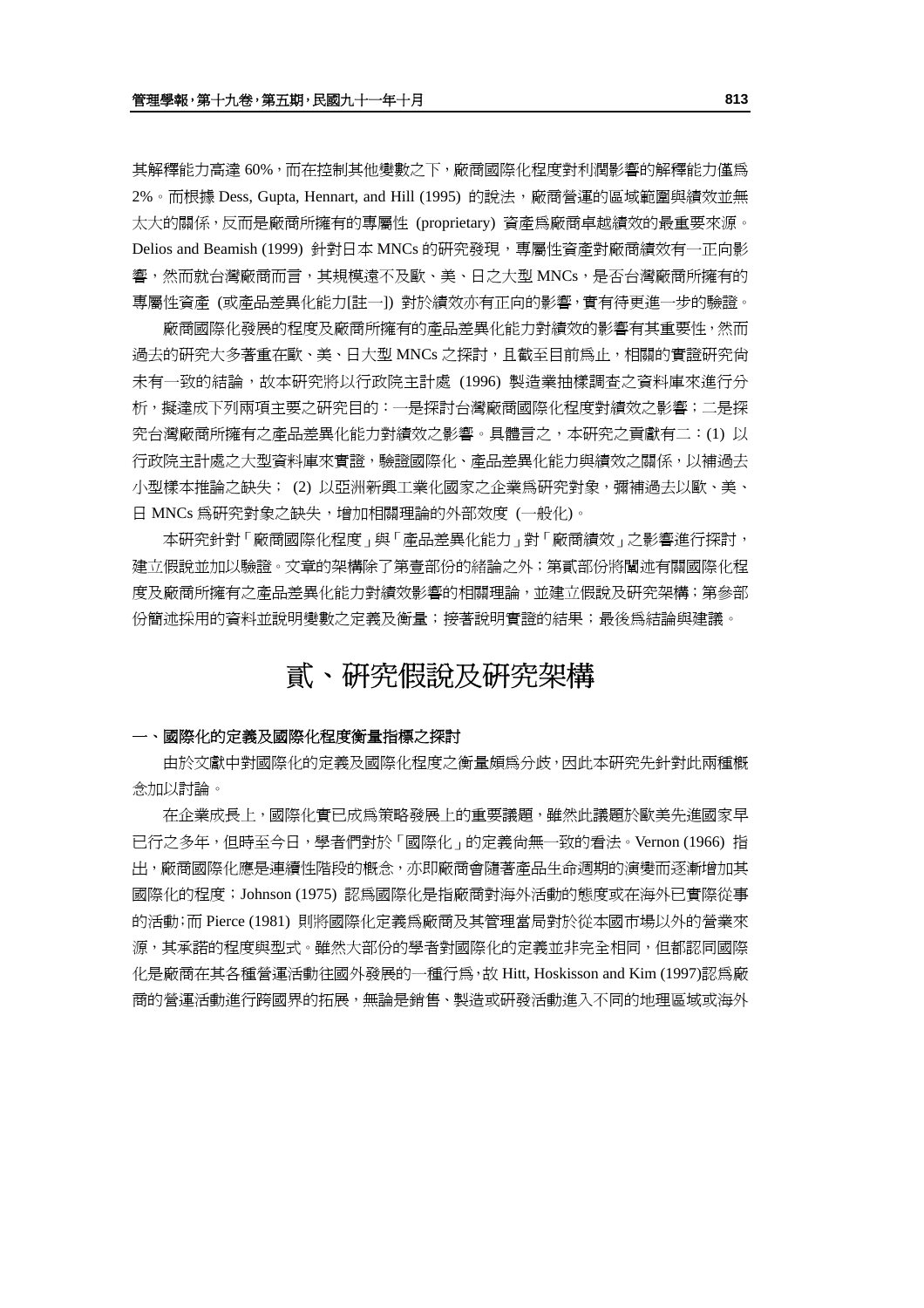市場,都可以稱為國際化;而 Annavarjula and Beldona (2000) 在回顧國際化相關定義之文 獻,認為可從以下三個觀點來定義廠商的國際化:分別是海外生產(Operations)的觀點、擁有 (Ownership) 海外資產的觀點,以及管理風格、策略及結構是否傾向國際化導向 (Orientation) 的觀點。

由上述國際化定義可知,廠商國際化活動為一動態且連續的過程。在國際化過程中,企 業之動機與所採用的模式會隨策略變動而不斷地調整,其國際化之作爲也會因而改變,進而 產生不同的營運結果。針對這些現象,學者們各有不同的觀點與解釋,也因此在國際化程度 的衡量指標上亦不盡相同。

Dunning (1993)認為廠商的國際化程度,可以從以下六構面加以探討: (1)廠商擁有或 控制的海外子公司 (或關係企業) 之數目與規模;(2)廠商在海外從事附加價值活動的國家 數;(3)所有海外分支機構的資產、收入、所得或員工數佔全公司的比例;(4)管理階層或股 東的國際化程度;(5)高附加價值活動的國際化範圍,例如研發活動的國際化程度;(6)廠商 管理跨國經濟活動而得的系統性利益之範圍與型態。

Sullivan(1994)將過去學者所使用的國際化衡量構面加以歸納整理,分類為績效 (performance)屬性、結構(structural)屬性及態度(attitudinal)屬性。績效屬性包括:海 外銷售額佔總銷售額的比例、研發支出密集度、廣告支出密集度、出口銷售額佔總銷售額的 比例及海外利潤佔總利潤之比例;結構屬性包含:海外資產佔總資產的比例與海外子公司數 佔總子公司數的比例;態度屬性則包括:管理高層的國際化經驗及國際營運的心理分散度。 前兩者屬於客觀績效,而後者較屬於主觀績效;根據 Grant(1987)的研究,兩者之間的結 果極為接近。以下即根據 Sullivan (1994) 所提出的三構面對國際化的衡量加以探討。

績效屬性主要在衡量企業的那些部份往海外移動("what goes on overseas, Vernon," 1971), 其中最常使用的國際化指標為「海外銷售額佔總銷售額之比例 (foreign sales as a percentage of total sales, FSTS)」(Horst, 1972;Siddharthan and Lall, 1982;Shaked, 1986;Grant, 1987; Grant, Jammine and Thomas, 1988; Geringer, Beamish and daCosta, 1989; Collins, 1990; Jung, 1991; Tallman and Li, 1996)。但有些學者認為該指標只能代表廠商對於海外市場的依 賴程度,無法全面性地代表廠商國際化程度,須搭配其他類型的指標,較能衡量國際化發展 的程度 (Gomes and Ramaswamy, 1999; Sambharya, 1995)。此外, Errunza and Senbet (1984) 使用的「海外銷售額 (foreign sales)」及 Grant, Jammine, and Thomas (1988) 所使用的「本 國以外之營運收入佔總收入之比例(foreign revenue/total revenue)」亦屬於績效屬性指標。 值得一提的是,Sullivan(1994)在其所建構的國際化指標中之所以包含了「研發支出密集 度(research and development intensity)」及「廣告支出密集度(advertising intensity)」兩個 項目,乃因其認爲上述兩項可視為廠商在國際市場上爭取市場佔有率的利器,因而可間接解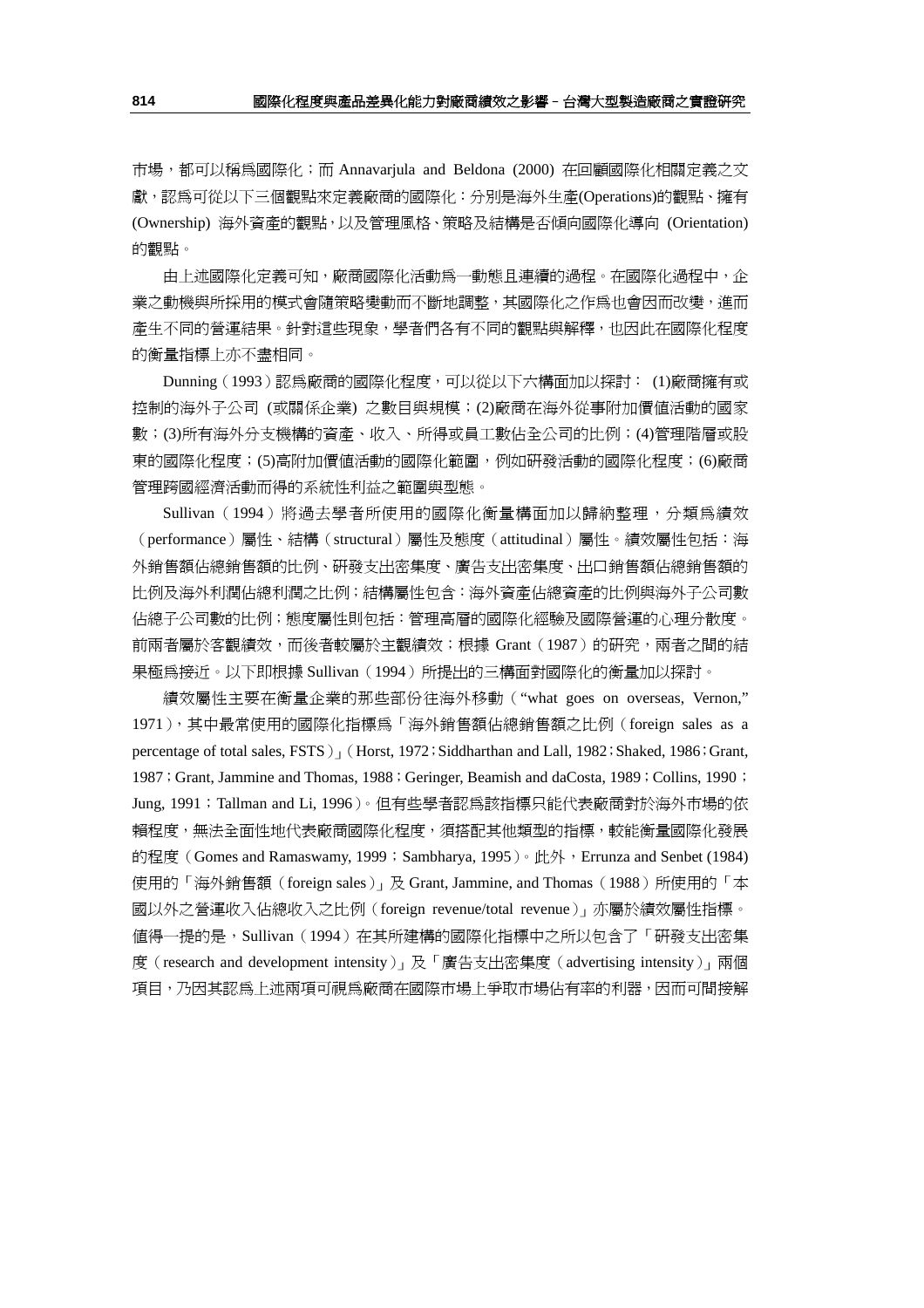釋一部份的國際化發展,故亦視爲衡量國際化程度之一種指標。Morck and Yeung (1991) 在 檢視國際化對投資人的價值研究中,發現研究發展與廣告支出費用在廠商 Tobin's q (績效指 標) 的正向影響可藉由國際化予以強化,但是國際化本身,並沒有顯著的直接影響。

結構屬性的國際化衡量指標主要在探討企業的那些資源向海外移動("what resources are overseas," Stopford and Wells, 1972)。例如 Daniels and Bracker(1989) 與 Sambharya (1995) 以「海外資產佔總資產之比例(foreign assets as a percentage of total assets, FATA)」當做國際 化的指標,但其對績效的影響並不很明確。此外,亦有學者以廠商海外子公司數(Errunza and Senbet, 1984; Morck and Yeung, 1991; Sambharya, 1995)及廠商設立海外子公司之國家數 (Brewer, 1981; Delios and Beamish, 1999; Morck and Yeung, 1991; Tallman and Li, 1996) 做為國際化的指標。近來學者亦常以 Entropy 指標 (Eruunza and Senbet, 1984; Hitt, Hoskisson

and Kim, 1997; Kim, Hwang and Burger, 1989; Sambharya, 1995; Wan, 1998)來衡量國際化 程度,因其不僅可以算出海外子公司數,尙包含了平均度的概念,亦即可藉由該指標了解廠 商海外子公司在各區域的平均分散度。

態度屬性的國際化衡量指標是想要了解企業內部的管理高層對於國際化的態度為何 ("what is top management's international orientation," Perlmutter, 1969),此項指標較為主觀, 亦較難予以精確的衡量。例如「管理高層的國際化經驗(top managers' international experience, TMIE)」;另一個常用的態度屬性指標則是「國際營運的心理距離分散程度(psychic dispersion of international operations, PDIO)」, 此為將位在不同心理區域內之海外子公司加總測量而得。

綜合上述實證研究,本研究將學者之研究在國際化定義上所使用的分類基礎及操作性定 義歸納如表 1 所示。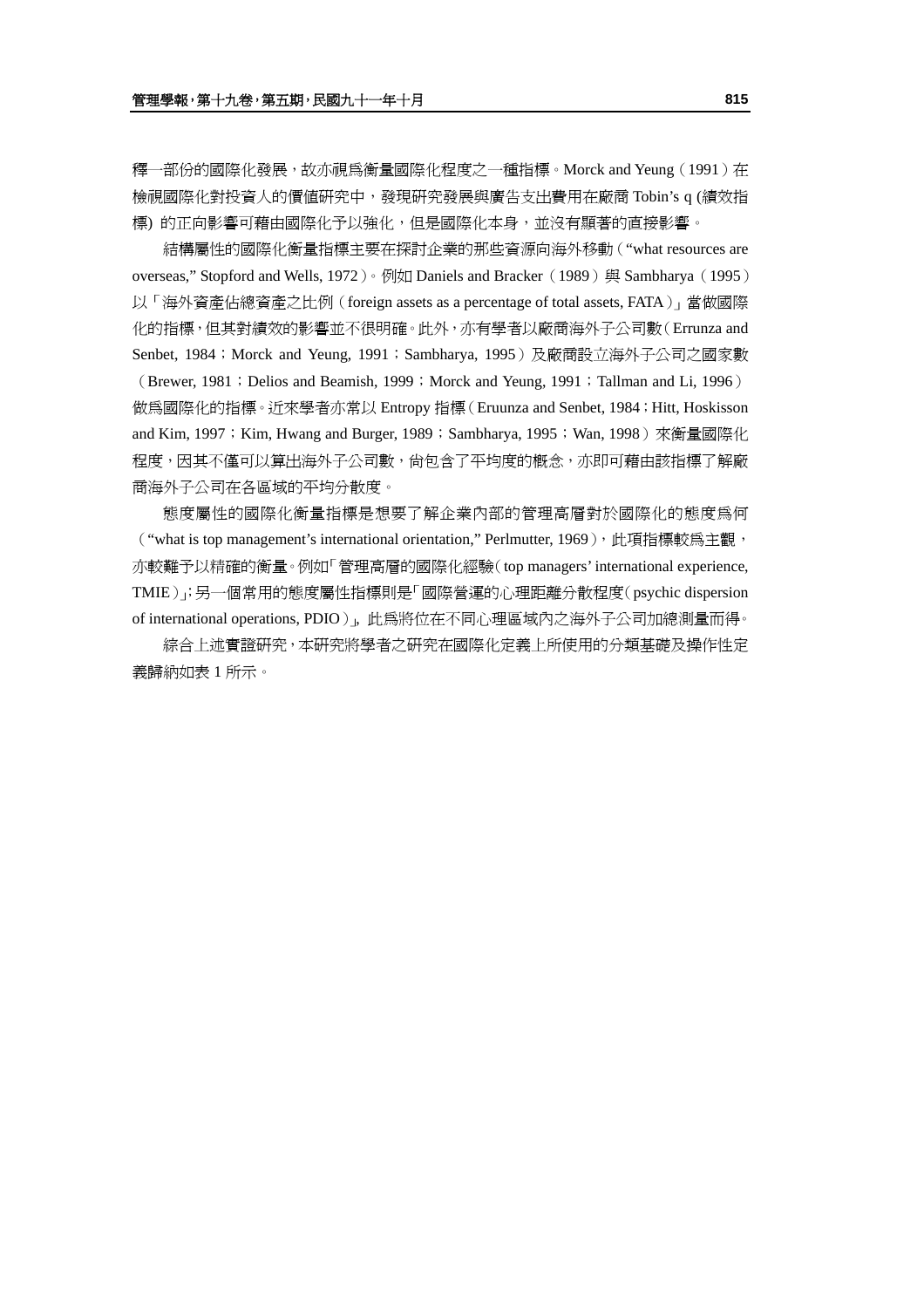|            | -項目/單一構面之硏究<br>里一                                                                                                                                                                                                                                                              |             |
|------------|--------------------------------------------------------------------------------------------------------------------------------------------------------------------------------------------------------------------------------------------------------------------------------|-------------|
| 資產         | Daniels and Bracker (1989); Sambharya (1995)                                                                                                                                                                                                                                   | <b>FATA</b> |
| 銷售額        | Grant (1987); Grant, Jammine and Thomas (1988);<br>Geringer, Beamish and daCosta (1989); Geringer, Tallman<br>and Olsen (2000); Horst (1972); Michel and Shaked<br>(1986); Shaked (1986); Siddharthan and Lall (1982);<br>Tallman and Li (1996); Jung (1991); Yoshihara (1985) | <b>FSTS</b> |
| 海外子公司<br>數 | Errunza and Senbet (1984) ; Morck and Yeung (1991);<br>Sambharya (1995)                                                                                                                                                                                                        | <b>OSC</b>  |
| 國家數        | Brewer (1981); Morck and Yeung (1991); Sambharya<br>$(1995)$ ; Delios and Beamish $(1999)$                                                                                                                                                                                     | OCC         |
| 海外投資件<br>數 | Delios and Beamish (1999)                                                                                                                                                                                                                                                      | <b>FDI</b>  |
|            | '里<br>多項                                                                                                                                                                                                                                                                       | 禅1          |

| 表 1 | 國際化與其操作性定義之分類 |
|-----|---------------|

| 分親基礎 | 多頃日/単一構囬乙妣究                                           | <b>溧作性定義</b>       |
|------|-------------------------------------------------------|--------------------|
| 多角化  | Kim, Hwang and Burgers (1989); Kim, Hwang and Burgers | Entropy 指標         |
|      | (1994) ; Sambharya (1995) ; Hitt, Hoskisson and Kim   |                    |
|      | $(1997)$ ; Wan $(1998)$                               |                    |
| 營運   | Gomes and Ramaswamy (1999)                            | FSTS, FATA.<br>OCC |
| 分類基礎 | 多重構面/單一指標之研究                                          | 操作性定義              |
| 績效;結 | Sullivan (1994)                                       | FSTS, FATA,        |
| 構;熊度 |                                                       | TMIE, PDIO,        |
|      |                                                       | OSTS 之綜合           |

註:FSTS 為海外銷售額佔總銷售額之比例;FATA 為海外資產佔總資產之比例;OSC 為海外子公司數;OSTS 為海 外子公司數佔總子公司數之比例;OCC 為廠商擁有海外子公司的國家數;TMIE 為高階主管的國際化經驗; PDIO 為國際營運的心理分散度;ROA 為資產報酬率;ROS 為純益率;ROE 為股東權益報酬率;Entropy 指標 為衡量廠商海外營運分散於不同區域的平均度

指標

#### 二、國際化程度與廠商績效之關係

雖然國際化發展在廠商績效上扮演著非常重要的角色,但兩者之間的關係至今尚未定 論。Ramaswamy(1995)在回顧了相關的實證研究後,得到了以下的結論:「在明確地瞭解 國際擴張在組織績效上的影響仍然令人困惑」(p.232),且「實證研究對於國際化能夠產生 優越的公司績效之能力尚無定論」(p.237)。因為,有些研究發現正向的結果(Daniels and Bracker, 1989; Grant, 1987; Haar, 1989), 有些研究則發現具有負向的關係, 甚至有些研究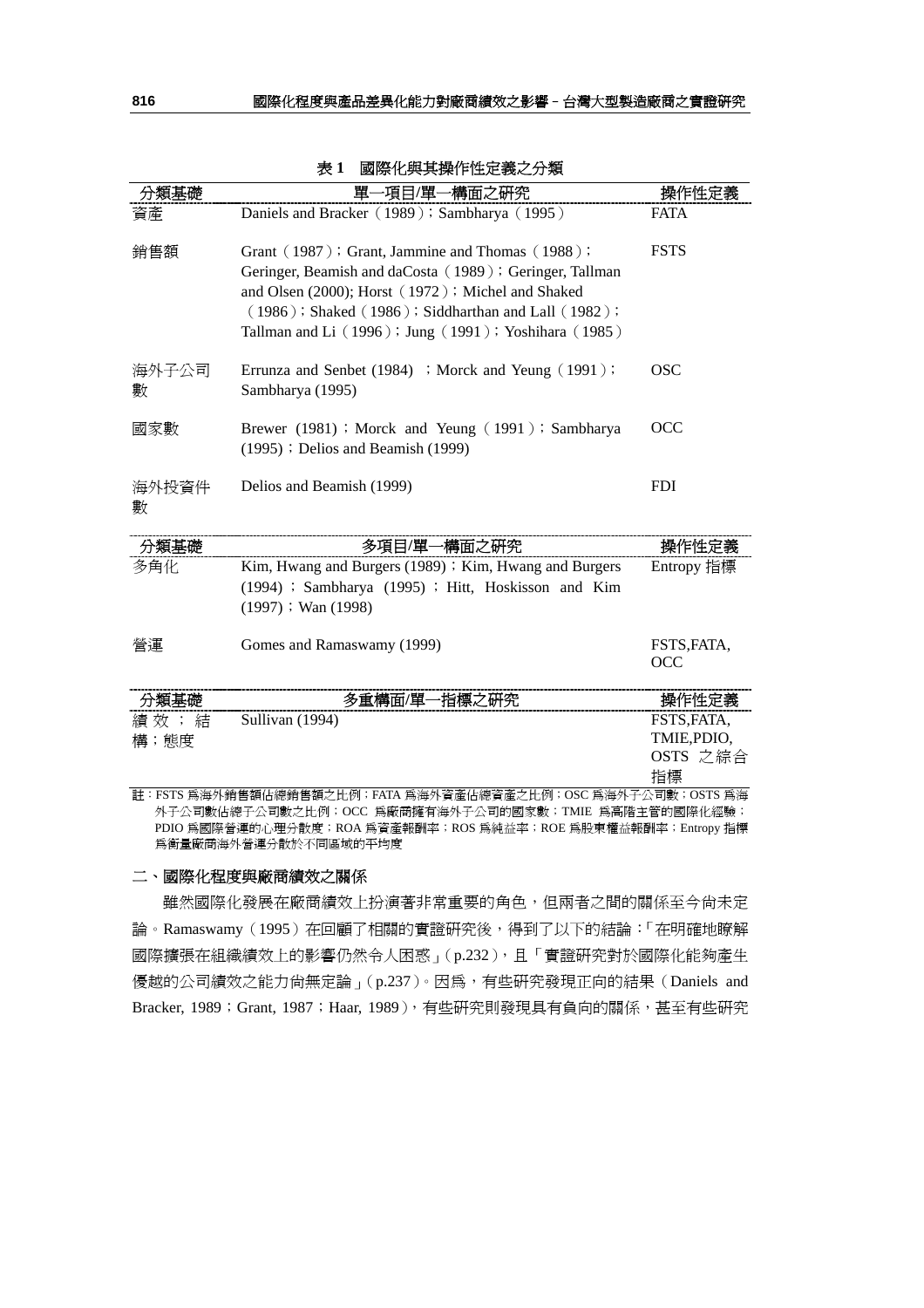發現兩者之間不具任何關係(Siddhartan and Lall, 1982)。

傳統理論認為國際化程度愈高,將會達到愈高的績效,但實證研究卻出現不一致的結 果,從表 2 可看出分歧的實證結果。

表 **2** 國際化與廠商績效之實證結果比較 **實證結果** インフィング インストリック 相關研究 正向關係 Errunza and Senbet (1984); Delios and Beamish (1999); Daniels and Bracker  $(1989)$ ; Grant $(1987)$ ; Grant, Jammine and Thomas  $(1988)$ ; Han, Lee and Suk (1998);Morck and Yeung(1991);Qian(1998);Vernon(1971);Jung(1991) 負向關係 Collins (1990); Michel and Shaked (1986); Siddharthan and Lall (1982) 非線性關係 Geringer, Beamish and daCosta (1989); Gomes and Ramaswamy (1999); Hitt, Hoskisson and Kim (1997) 不確定 Buhner (1987); Geringer, Tallman and Olsen (2000); Sambharya (1995); Shaked (1986); Tallman and Li(1996); Wan (1998)

Errunza and Senbet (1984)以證券市場的次級資料研究廠商國際化與其績效之關係,發現 國際化程度愈高的廠商,將具有愈好的市場評價;Grant(1987)與 Grant et al. (1988) 則分 別收集 1968-1984 年與 1972-1984 年間共 304 家英國廠商的長期資料,發現國際化會導致較 佳的獲利。此外,Delios and Beamish(1999)的實證研究則以 399 家日本製造業廠商為樣本, 以路徑分析後發現廠商從事海外直接投資的國家數或投資件數愈多,其績效愈高。

除了上述證實國際化與廠商績效為正向關係的研究之外,仍有研究無法證實兩者之間具 有顯著的關係。Daniels and Bracker(1989)從 1984 年的富比士 (Forbes) 雜誌中選出 116 家 美國企業,將樣本依海外銷售額佔總銷售額比率(FSTS)與海外資產佔總資產比率(FATA) 的高低劃分為六組[註二],以績效為因變數進行變異數分析,結果發現 FSTS 在 40-50%及 50% 以上的廠商雖然對績效有正向的影響,但並未達到顯著水準;而 FATA 在 40-50%及 50%以 上對廠商績效的影響亦產生混淆的現象。Brewer(1981)與 Buhner(1987)以股價做爲績 效指標的實證研究中發現,國際化與否對廠商績效不會造成顯著的差異; Sambharya(1995) 針對美國 53 家多國企業進行研究,其實證結果亦發現國際化與廠商績效沒有明確的關係; Wan(1998)則是以 81 家香港上市公司為實證樣本,研究發現多國企業與非多國企業在獲 利率上沒有顯著的差異。

此外,亦有學者發現國際化與績效之間具有反向的效果,Michel and Shaked (1986)以 1973-1982 年之 58 家美國多國企業與 43 家非美籍多國企業的研究,以持股人之股價報酬為 績效指標進行分析,其實證顯示,國內企業持股人的報酬高於國際化企業持股人的報酬,因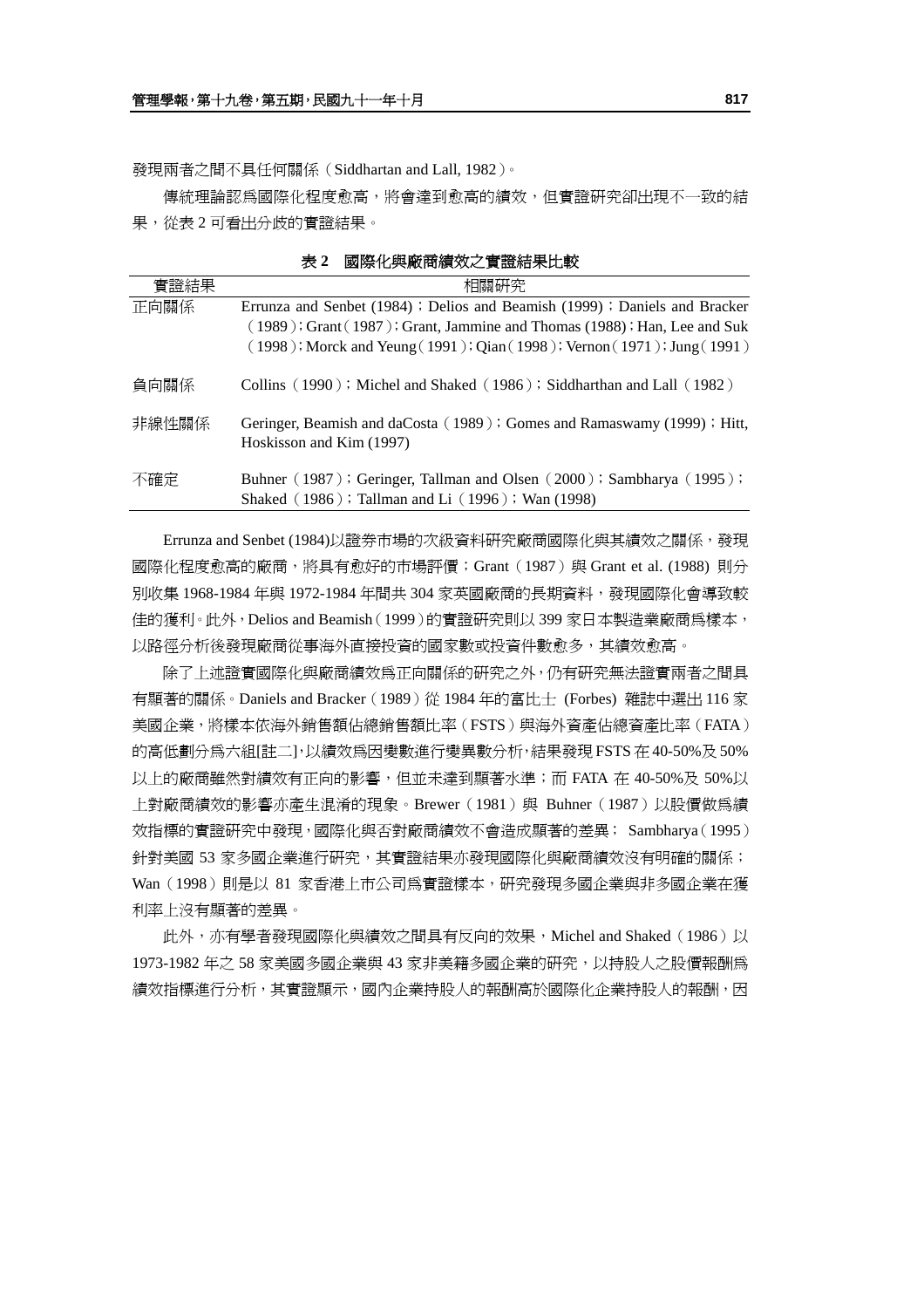而得到國際化與廠商績效間為負向的關係。Collins(1990)的研究將樣本分為國內企業、在 已開發國家進行投資的企業與在開發中國家進行投資的企業三組,並以銷售額佔總銷售額比 例為國際化指標,以廠商財務風險為績效指標,其結果發現在已開發國家進行投資的企業與 國內企業之績效無差異,但在開發中國家進行投資的企業績效較差。

根據資源基礎理論的觀點,國際化之所以被認為能夠為組織帶來顯著的績效有許多原 因,例如達到經濟規模的能力(Grant, 1987;Porter, 1990)、同時於多個地區進行套匯的優勢 (Kogut, 1985),以及促進和導入新產品發展的能力(Bartlett and Ghoshal, 1989)。有些學者 主張持續的海外擴張將會使得利益成長減緩,且當國際化活動超過了最適的水準,將會產生 負向的邊際報酬。當超過最適水準時,伴隨而來的是子公司的協調、控制的成本,以及異國 文化差距對管理所造成的成本或許會大過於國際化所帶來的潛在報酬 (Geringer, Beamish, and DaCosta, 1989)。此外,若從公司成長理論的觀點視之,公司本身並沒有辦法無限制地擴 張,蓋因公司本身的管理能力限制了廠商的成長 (Penrose, 1959)。因此,可以推論國際化與 績效之間有著非線性(non-linear)的關係,亦即研究者所探討的期間可能包含利益大於成本 的成長期,與逐漸增加的成本大於逐漸增加的利益之另一個期間。

當國際擴張的利益高於伴隨而來的成本時,區位選擇理論(Davidson, 1980;Johanson and Vahlne, 1977; Papadopoulos and Denis, 1988)、組織結構 (Egelhoff, 1988; Stopford and Wells, 1972),以及在營運上寬裕的理論支持了第一階段的關係。區位選擇的一些研究顯示,組織 在尋求建立海外市場時,傾向於選擇地理及文化距離接近母國的地區(Davidson, 1980; Johanson and Vahlne, 1977; Papadopoulos and Denis, 1988),相關研究指出,對海外目標市場 的熟悉度(即與母國文化的相似性)為區位選擇的重要驅動力。Papadopoulos and Denis(1988) 在其針對區位選擇研究的文獻回顧中觀察到,幾乎所有的廠商在首次的區位選擇上,大多仍 以心理距離、文化距離及地理距離為考量依據。

除了上述正向及負向的關係之外,Grant et al. (1988)與 Tallman and Li (1996)認為由 於國際化發展會產生各種效益與成本,因而使得廠商績效會隨之上升至一定程度後,再開始 下降的呈倒 U 型曲線關係, 但 Grant et al. (1988) 與 Tallman and Li (1996) 並未進行實證。 Hitt et al. (1997) 為沂來探討國際化與廠商績效非線性關係較為嚴謹之實證研究,其以 Standard & Poor's COMPUSTAT 之 295 家之中大型企業進行實證分析,透過 Hitt and Middlemist (1978) 之方法將樣本分為兩群,嚴謹地實證了國際化與績效間之非線性關係,而 Gomes and Ramaswamy(1999)的研究亦證實了這樣的關係。雖然近來國際化與廠商績效間 潛在之曲線關係已受到越來越多的學者注意,但 Gomes and Ramaswamy(1999)認為除了 Hitt et al. (1997)較嚴謹地檢定曲線的關係之外, 大部份的研究並未根據理論嚴謹地探討曲 線的關係。本研究根據資源基礎觀點、公司成長理論及區位選擇理論,認為國際化程度與廠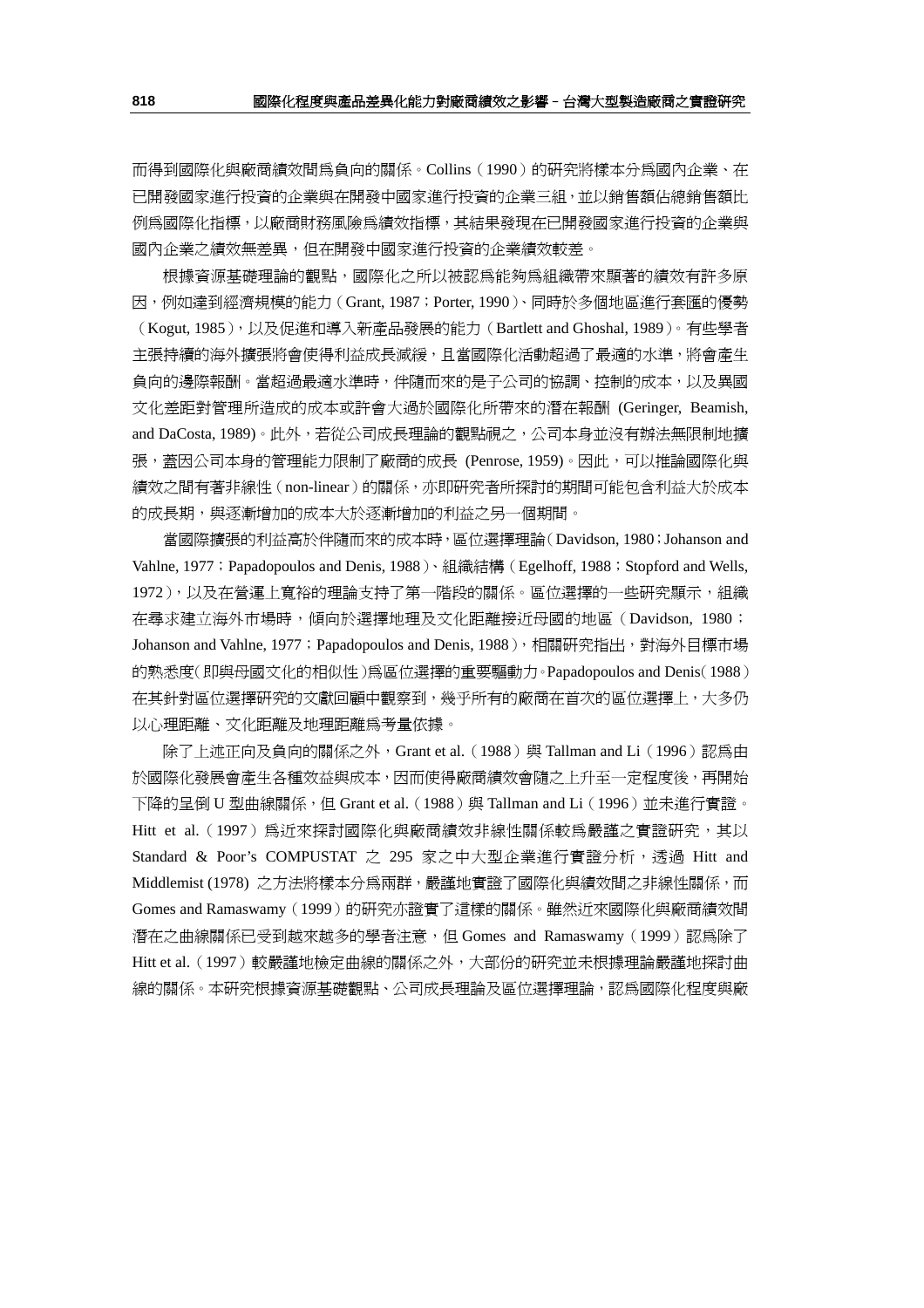商績效間為一曲線關係,故形成本研究之第一個假說:

### 假說一:台灣大型製造廠商之績效會隨國際化程度呈現先增後減的非線性 **(non-linear)**  關係。

### 三、產品差異化能力與廠商績效之關係

影響廠商績效的因素除了國際化程度之外,本研究預期擁有產品差異化能力對廠商績效 亦有直接的影響,此預期已獲得資源基礎觀點研究的支持 (Barney, 1991) 。資源基礎理論認 為,一廠商在市場中的優勢乃來自於其獨特的資源,亦即廠商可以控制所有的資產、能耐 (capabilities)、組織流程 (organizational processes)、廠商特質、資訊及廠商知識,並且經由廠 商的充分使用來執行公司的策略 (Barney, 1991: 101)。Barney (1991) 認為廠商的策略性資 源, 即專屬性資產 (proprietary assets) 具有高度的重複使用性, 此意謂著專屬性資產賦予廠 商的獨特優勢於國內市場及國際市場上具有一致性,進而提升了廠商的績效。在 Morck and Yeung (1991) 檢視無形資產 (研究發展及廣告費用) [註三] 對廠商績效 (以 Tobin's q 衡量) 的研究中發現,就投資者而言,國際收購相較於國內的廠商有較高的價值,且當收購廠商由 無形資產 (intangibles) 之活動所產生之支出 (研發及廣告費用) 愈高時,則市場對一海外收 購呈現正向反應的程度愈大,此結果意謂著擴展海外市場所帶來的績效利益,有部份績效的 提升乃來自於無形資產的增加,因此探究無形資產對廠商績效的影響有其存在的重要性。

Jung (1991) 研究美國多國企業發現,廠商自擁的知識優勢 (例如:研發能力、行銷能力 及資本密集度) 對廠商的利潤有一正向的影響,其解釋能力高達 60%。Caves (1971, 1982) 認 為成功的多國企業擁有一項或多種無形知識資產。這些無形資產可能是專利或分享於廠商員 工之間的簡單 know-how;這些無形資產可能是行銷資產,即廠商可能擁有特殊的產品推廣 技能或是特別的產品造型能力,使得該廠商可以很容易地讓購買者分出其與競爭者的差異 性。此意謂著,在同樣的產品之下,有些購買者願意支付更高的代價購買該廠商之產品。因 此,無形資產提高了廠商的獲利能力,除了可能來自於廠商資產創造的獨佔和外,也可能是 因為該無形資產已深嵌 (embeddedness) 於組織中,組織可以較低的成本在其他國家複製。

綜合相關的文獻,廠商在國外擴充最主要的兩項利器為技術密集的程度及先進的行銷技 術。Caves (1971) 將此種優勢稱之為「產品差異化」能力,認為此無形優勢為建構製造業水 平直接投資活動的重要因素,而以美國及其主要子公司(英國及加拿大) 為樣本的實證研 究,也支持了 Caves 所提出之產品差異化能力的確促進了 MNCs 的成長。Lall and Siddharthan (1982) 研究到美國投資之非美國 MNCs 的競爭優勢發現,美國及非美國之 MNCs 彼此間具 有差異性,亦即美國之 MNCs 相較於非美國之 MNCs 在消費品產業上具有較強的產品差異 化能力,且大都投資於高技能及高技術性的產業。

以日本 MNCs 為樣本的實證分析中,亦支持此種差異性的存在。例如 Ozawa (1979) 及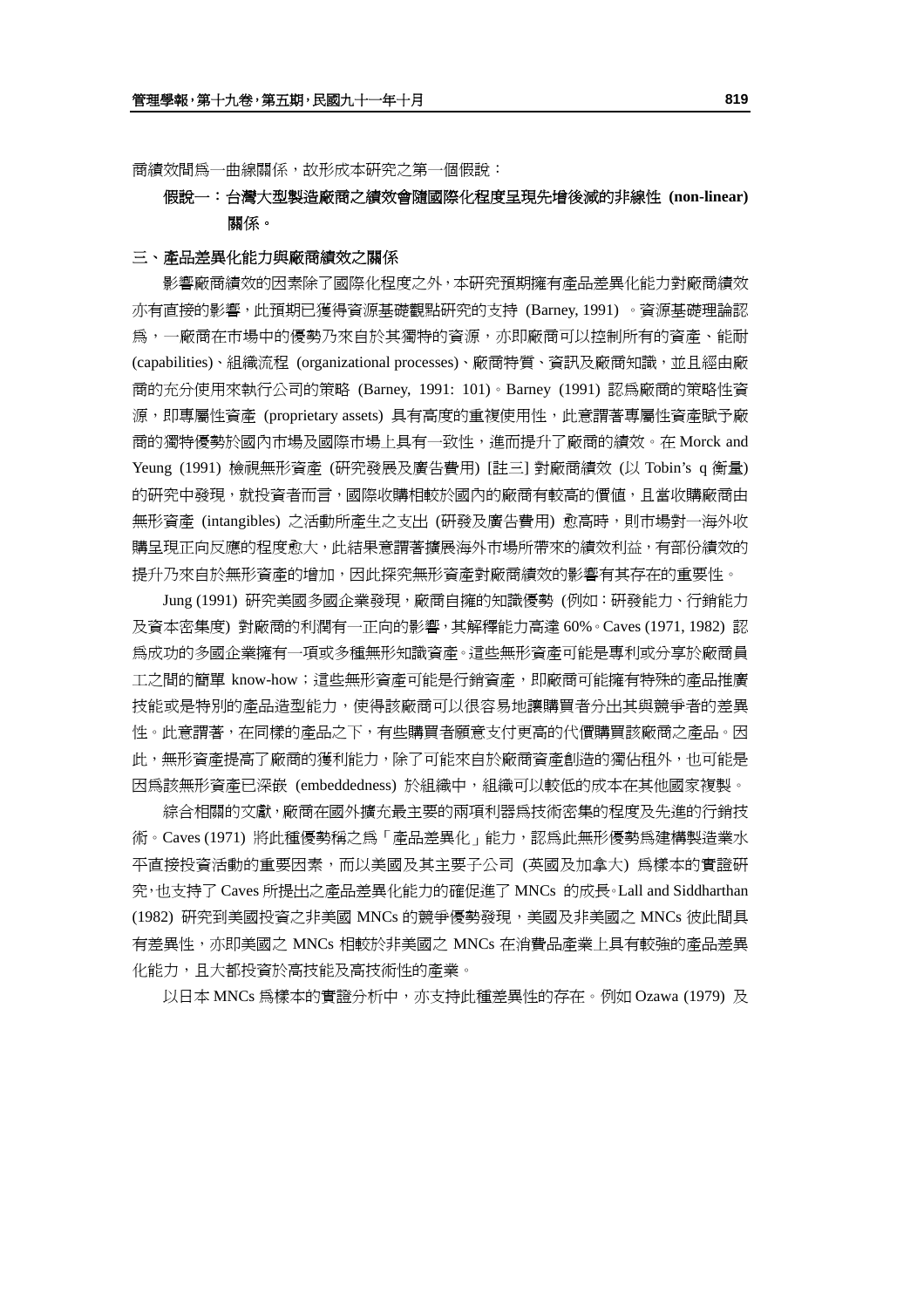Kojima (1977) 在研究日本 MNCs 時發現,相對於大規模、高技術 (high-technology) 及行銷 密集度高 (high-marketing) 之美國 MNCs,日本廠商通常規模較小,技術層次較低,傾向於 製造標準化之產品,且海外投資的目的主要在尋求低廉之勞工成本及接近原料市場。日本 MNCs 所擁有的優勢與 Caves 所強調的產品差異化優勢不儘相同,但日本廠商仍然是建立在 其所具備之專屬性知識 (類似廠商自擁優勢) 之使用,以及能將其生產技術有效地移轉至經 濟開發程度較低之國家。Delios and Beamish (1999) 根據過去的研究 (Caves, 1971; Horst, 1972; Kogut and Chang, 1991) 形成技術性資產 (研發密集度) 及行銷資產 (廣告密集度) 對 公司績效有正向影響的假說,經由檢視 399 家日本 MNCs,發現技術性資產及行銷資產對公 司績效皆呈現正向影響效果,惟行銷資產對公司績效的影響未達顯著效果。

從上述文獻回顧發現,探討產品差異化能力對廠商績效影響的研究大多集中在歐、美及 日本之 MNCs,對於新興工業化國家規模較小的 MNCs 並無太多的著墨。Lall (1983) 認為當 一開發程度相對較不先進的國家,進入到和自己開發程度相當或開發程度勝過於自己的地主 國時,會傾向於提供技術層次相對較低的優勢,或是專注在"技術進步"的某些領域上。因 此,新興工業化國家或許亦能產生專屬性 (或廠商自擁) 優勢,但這些優勢大部份源自於先 進國家的創新,因此第三世界的新興工業化國家的競爭優勢將不會是來自於最先進的技術, 亦或複雜的行銷技能 (Lall, 1983)。Lall 更進一步地指出, 新興工業化國家的優勢可能建立在 下述三方向:(1)改良先進國家之已廣泛擴散的技術;(2)產品差異化程度相對較低之特別的 行銷知識;(3)獨特的管理能力。

有鑑於以歐、美及日本之 MNCs 的研究,驗證了廠商產品差異化能力及績效之間的正向 關係,本研究認為新興工業化國家廠商之產品差異化能力對其績效亦能產生正向的影響效 果,故形成本研究之假說二及假說三。

#### 假說二:台灣大型製造廠商之研發密集度與績效存有正向的關係。

#### 假說三:台灣大型製造廠商之廣告密集度與績效存有正向的關係。

綜合資源基礎理論、區位選擇理論以及廠商產品差異化能力對於廠商績效之探討,本研 究歸納出影響廠商績效的兩項重要因素為國際化程度及產品差異化能力 (包括研發密集度 及廣告密集度)。本文之觀念性研究架構如圖 1 所示,亦即國際化程度及產品差異化能力兩 者影響廠商之績效。為了避免其它變數在探討國際化程度和產品差異化能力在廠商績效之關 係時產生干擾,本研究將控制二類可能影響績效之廠商及產業特性變數。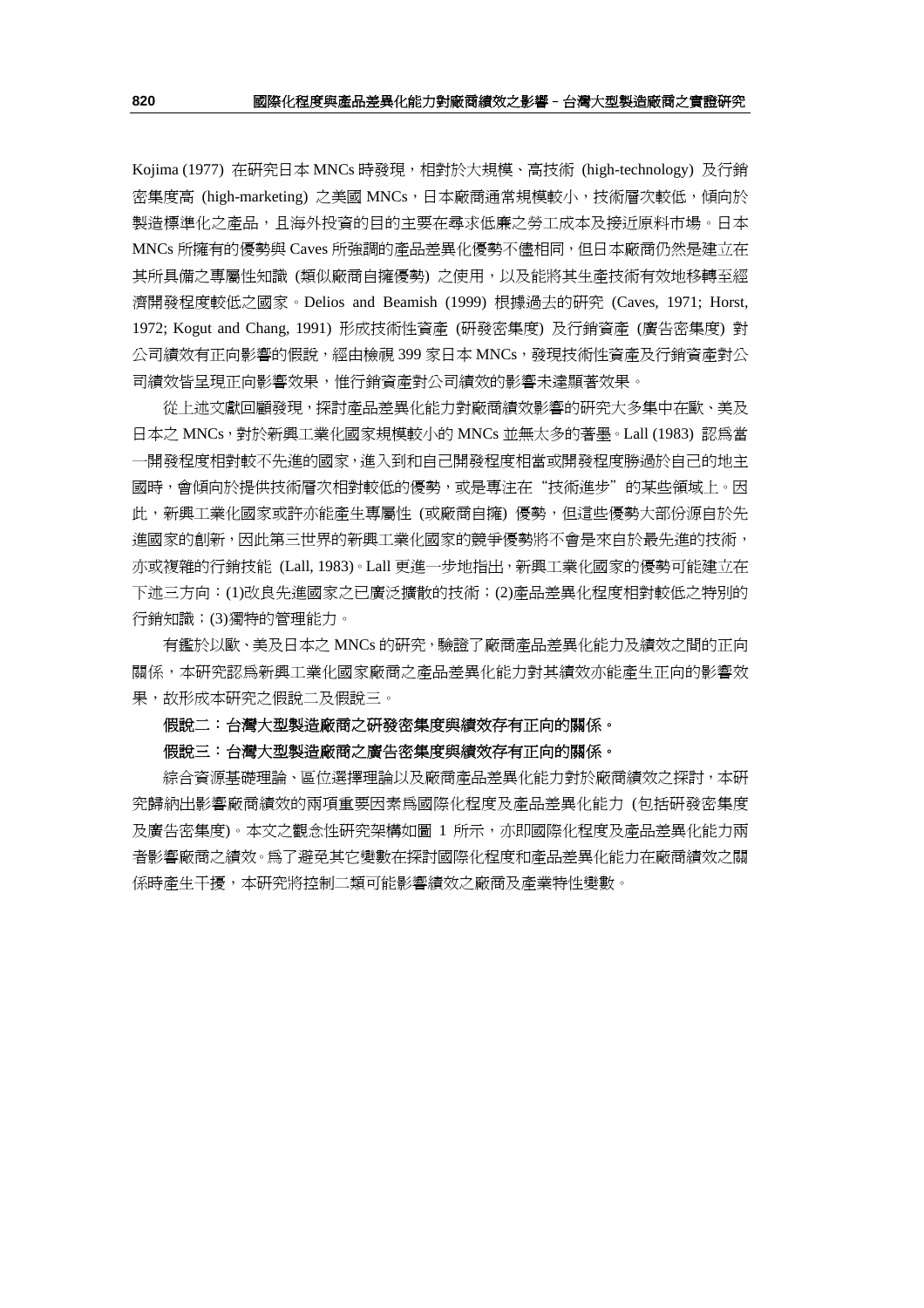

圖 **1** 觀念性研究架構

參、研究方法

### 一、資料來源與樣本

有關國際化程度對廠商績效影響的實證研究,除了少數研究以英國及歐洲 MNCs 研究 (例如: Buhner, 1987; Grant, 1987; Grant, Jammine, and Thomas, 1988) 之外, 大部份的研究仍 以美國的 MNCs 為實證居多,近來已有相關實證研究以日本 MNCs 為研究對象 (例如:Delios and Beamish, 1999; Geringer, Tallman, and Olsen, 2000) 驗證國際化程度對廠商績效之影響, 而以新興工業化國家廠商為研究對象之實證,除了 Wan (1998) 以 81 家香港上市公司之外, 並無其他研究之相關探討。

鑑於國際化程度對廠商績效於新興工業化國家廠商探討上之缺乏,本研究將以台灣地區 1996 年之製造業廠商為研究對象,資料取自於行政院主計處 1996 年製造業抽查原始檔,該 資料庫共計 8622 家廠商,包括 7659 家中小企業[註四],及 963 家大企業。為了能夠和過去 的研究做一比較性之驗證,本研究將選取大型企業為研究對象,而在中華民國標準產業分類 (Standard Industrial Classification, SIC) 兩碼分類中共可分為 22 類製造業,在初步分析資料後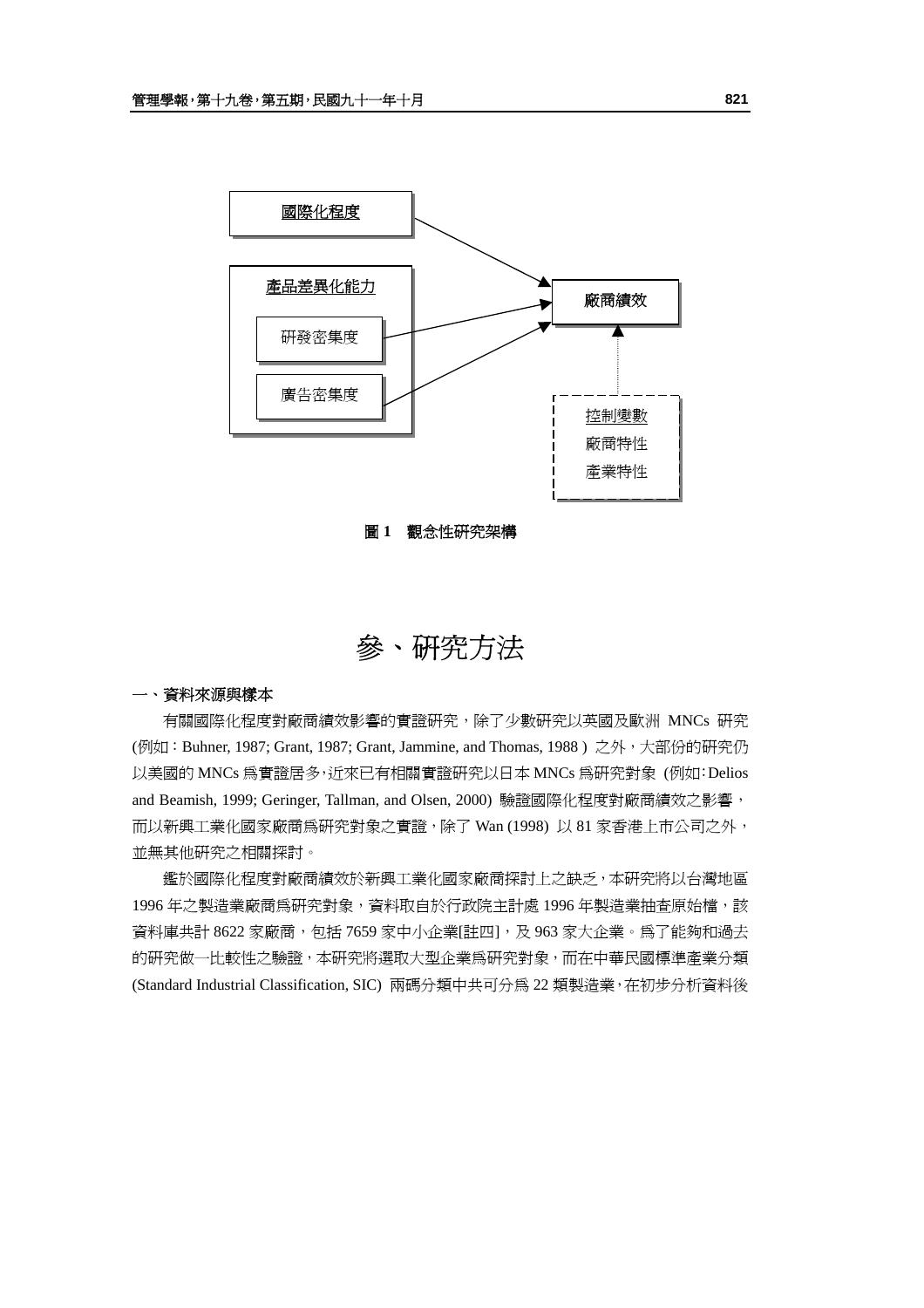發現,有些製造業間從事國際化廠商比率之差異性頗大[註五],而 Grant (1987) 指出在探 討國際化與績效之關係時,可依研究方法之不同將其歸類爲"比較(comparative)"與"控 制(control)"兩種類型。比較性研究主要在檢視國內廠商與 MNCs 的相對績效(例如: Horst, 1972; Michel and Shaked, 1986; Shaked, 1986; Vernon, 1971); 控制性研究專注在處 理 MNCs 本身,其主要在控制其他變數 (如:廠商規模),以國際化指標為解釋變數,探討 國際化程度對績效的影響 (例如:Geringer, Tallman, and Olsen, 2000; Gomes and Ramaswamy; 1999; Grant, 1987; Morck and Yeung, 1991; Tallman and Li, 1996)。由於本研究將同時進行上 述兩種方法,為了避免樣本選擇上的誤差而造成統計推論上的不當,本研究在樣本選擇上, 以從事國際化與沒有進行國際化比率相當之產業爲選取對象,最後分爲 5 類製造業[註六]進 行分析,其樣本數為 588 筆,最後實證分析所使用的樣本數為 564 筆。被刪除的樣本包括國 際化程度、研發密集度及廣告密集度漏填之 22 家廠商,以及 2 家因變數 (純益率) 為極端値 的廠商[註七]。

### 二、變數之定義與衡量

(一) 因變數(廠商績效)

關於績效指標的衡量方式,一般可分為客觀性及主觀性之績效,而在廠商國際化程 度與績效關係實證之研究中,多數學者皆以客觀性之財務指標為衡量方式,例如資產報 酬率 (例如:Delios and Beamish, 1999; Gomes and Ramaswamy, 1999; Grant, 1987; Grant, Jammine and Thomas, 1988; Hitt, Hoskisson, and Kim, 1997; Kim, Hwang, and Burgers, 1989; Yojin, 1991)、純益率 (例如:Daniels and Bracker, 1989; Geringer, Beamish, and daCosta, 1989; Geringer, Tallman, and Olsen, 2000; Kim, Hwang, and Burgers, 1989; Sambharya, 1995; Tallman and Li, 1996)、股東權益報酬率 (例如:Buhner, 1987; Grant, 1987; Han, Lee, and Suk, 1998; Oian, 1998; Wan, 1998; ) · Tobin q (例如: Morck and Yeung, 1991)、銷售成長率 (Geringer, Tallman, and Olsen, 2000; Kim, Hwang, and Burgers, 1989) 及股價報酬等。

雖然上述以會計績效為基礎的衡量受到一些學者 (例如:Aaker and Jacobson, 1987) 的爭議,但多數學者認為使用會計績效仍有其存在之正當性。例如:經理人及外部分析 人員常將資產報酬率及純益率視為管理團隊之效率及效能之衡量指標 (Grant, Jammine, and Thomas, 1988; Robins and Wiersema, 1995), 而 Grant, Jammine, and Thomas (1988) 認 為公司策略對廠商績效的影響,通常直接反應在會計利潤上更甚於股價。此外,股價的 改變傾向於跟隨在某些指標 (例如:資產報酬率及純益率) 的宣告之後,顯示此等指標 之報導具有重要的訊號效果 (signaling effects) (Fama and Miller, 1984)。

根據上述討論,資產報酬率 (Return on Asset, ROA)、純益率 (Return on Sales, ROS)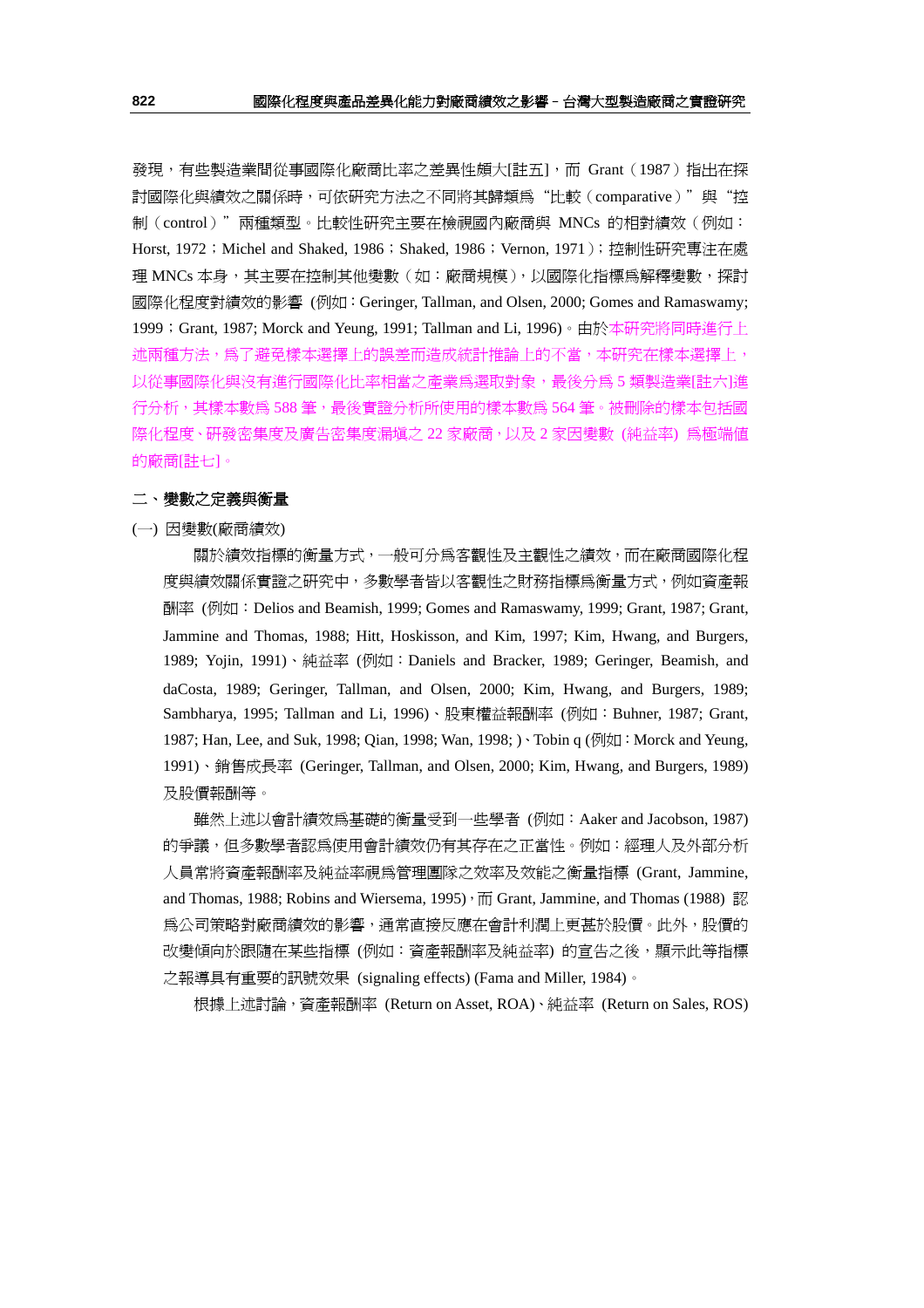及股東權益報酬率 (Return on Equity, ROE) 三項會計衡量之方式常被當做廠商之績效 指標,然而 ROE 對於資本結構的改變較敏感 (Hitt, Hoskisson, and Kim, 1997),較不適 用。ROA 與 ROS 績效指標的使用於過去的研究中亦都有學者採用,Grant (1987) 同時 使用兩種指標,但亦有學者採用 ROA 單一指標 (Hitt, Hoskisson, and Kim, 1997; Jung, 1991)。Geringer, Beamish, and daCosta (1989) 認為在國際領域的研究中,以銷售為基礎 之衡量為一較佳之方式,因其可避免不同之資產評價衡量所造成的影響,在其推論中指 出,折舊在調整資產價值時,會因投資日期及所使用的會計原則而頗具差異性,尤其是 國際化程度高的公司,因其所面對的會計原則更為相對的複雜,故其有可能利用歷史匯 率來操弄資產價值;相對的,銷售額以及利潤皆以當今的匯率加以報導,並反應了目前 的營運狀況,因此本研究選擇 ROS 為績效指標,透過稅後淨利/總銷售額予以衡量,以 進一步地檢定各項研究假說。

#### (二)自變數

#### 1.國際化程度

Grant (1987) 認為國際化 (multinationalization) 的衡量必須能夠反應國內外營運之 相對大小及策略重要性。從交易成本理論的觀點來看,國際化程度–相對內部化國際營 運的程度 (海外直接投資) 或國際市場活動 (出口或授權)–可視為內部層級控制之策略 能力的關鍵指標 (Teece, 1986)。過去的相關研究在國際化構念上已應用了許多的操作性 定義,最常使用的衡量為海外營運銷售額佔總銷售額的比例(Geringer, Beamish, and daCosta, 1989; Geringer, Tallman, and Olsen, 2000; Grant, 1987; Grant, Jammine, and Thomas, 1988; Tallman and Li, 1996)、海外資產佔總資產的比例(Daniels and Bracker, 1989; Ramaswany, 1995)以及廠商於國外所擁有的子公司家數(Tallman and Li, 1996), 亦有學者以海外員工比率 (Kim, Hwang, and, Burgers, 1989)、海外直接投資之件數 (Delios and Beamish, 1999) 以及以加權海外銷售額為基礎的 Entropy指標予以衡量 (Kim, Hwang, and Burgers, 1993; Hitt, Hoskisson ,and Kim, 1997; Wan, 1998) [註八]。

Gomes and Ramaswamy (1999) 認為每一種操作化都具有其反映不同的海外涉入程 度的價值:外銷佔總銷售額的比例可視為廠商在銷售收入上依賴海外市場的替代變數; 海外資產佔總資產的比例提供可衡量一廠商依賴海外生產的程度;廠商於國外所擁有的 子公司家數,可以反映包含區位成本與利益因素的分散程度。然而,Sullivan (1994)認 為單一構面的衡量可能會造成結果的不一致,因此發展了多重構面的單一指標,但 Ramaswamy, Kroeck, and Renforth(1996)認為 Sullivan 所建構的指標缺乏效標關聯效度, 因此其解釋廠商績效的變異能力,並不比單一衡量項目 (即海外營運銷售額佔總銷售額 比例) 要來的好。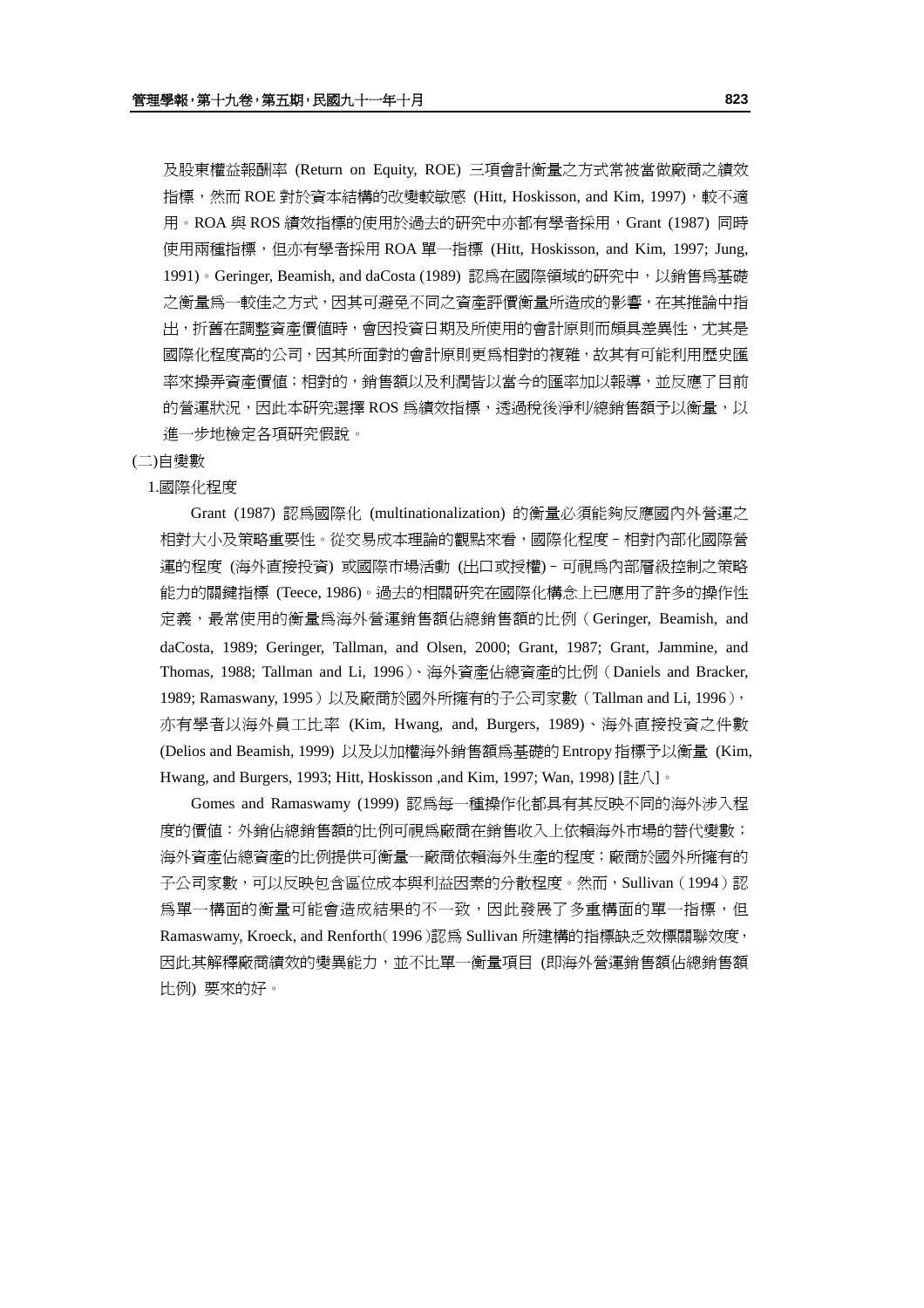雖然海外營運銷售額佔總銷售額的比例受到多數學者的使用,但 Tallman and Li (1996) 認為這樣的衡量指標並無法控制從母國輸出的中間財貨,爾後由海外子公司轉售 的情況,因此無法完全衡量國內與國際營運的比例。近來,在 Geringer, Tallman, and Olsen (2000) 針對日本多國製造廠商為樣本的研究中,則以出口銷售額佔總銷售額的比例為國 際化的衡量指標之一,因為在日本廠商的全球策略中,最常用的是母國為主體的出口策 略(Bartlett and Ghoshal, 1989)。而根據 Bartlett and Ghoshal (1989) 的觀點,廠商在邁向 多國營運之早期時,以出口銷售額佔總銷售的比例來衡量國際化程度,相較於歐美廠商 以海外子公司銷售額佔總銷售比例來衡量要來的貼切。由於台灣廠商相較於歐美大型多 國企業之國際化程度較低 (相較於歐美之 MNCs,台灣廠商所投資的國家數目較少),亦 即在國際化上屬於早期階段,故在本研究中將以出口銷售額佔總銷售額之比例 (Export Sales Ratio, ESR) 當做國際化程度之衡量指標。

2. 產品差異化能力

和先前的研究一致 (Caves, 1971; Delios and Beamish, 1999; Horst, 1972; Kogut and Chang, 1991; Lall and Siddharthan, 1982),一廠商所擁有的技術及行銷資產將以研究發展 及行銷密集度當做替代變數 (proxy variable),並以研究發展費用及廣告費用佔總銷售額 的比率予以衡量。

(三) 控制變數

為了避免其他變數在探討國際化程度與廠商績效之關係時產生干擾,本研究參考先 前的研究 (Delios and Beamish, 1999; Geringer, Tallman, and Olsen, 2000; Grant, Jammine, and Thomas, 1988; Tallman and Li, 1996) 將影響商廠層級的廠商規模及負債比率二項變 數,和影響產業層級之產業效果視為控制變數。

規模較大的廠商通常可被視為較一般廠商具備獲取高於正常利潤率的能力,因此可 於一不完美的市場中營運,透過其獨佔或寡佔力,則可獲得較高的超額利潤。再者,大 公司或許可以在資本市場中以較低的成本取得資金,或因風險分散的關係,可以透過較 低的成本於市場中營運。因為廠商規模影響廠商績效,在本研究中將其視爲干擾變數, 並以廠商員工人數的對數函數加以衡量。

資本結構 (尤其是負債) 被認為是影響廠商績效及廠商營運風險的重要決定因素之 一 (Hitt and Smart, 1994),為了避免財務結構對績效造成影響,本研究根據先前的研究 (Delios and Beamish, 1999; Geringer, Tallman, and Olsen, 2000; Grant, Jammine, and Thomas, 1988; Hitt, Hoskisson, and Kim, 1977; Tallman and Li, 1996) 將負債比率視為一 控制變數,並以總負債對總資產的比率予以衡量。

過去研究發現,產業效果在以橫斷面資料分析廠商的績效時,具有重要的影響效果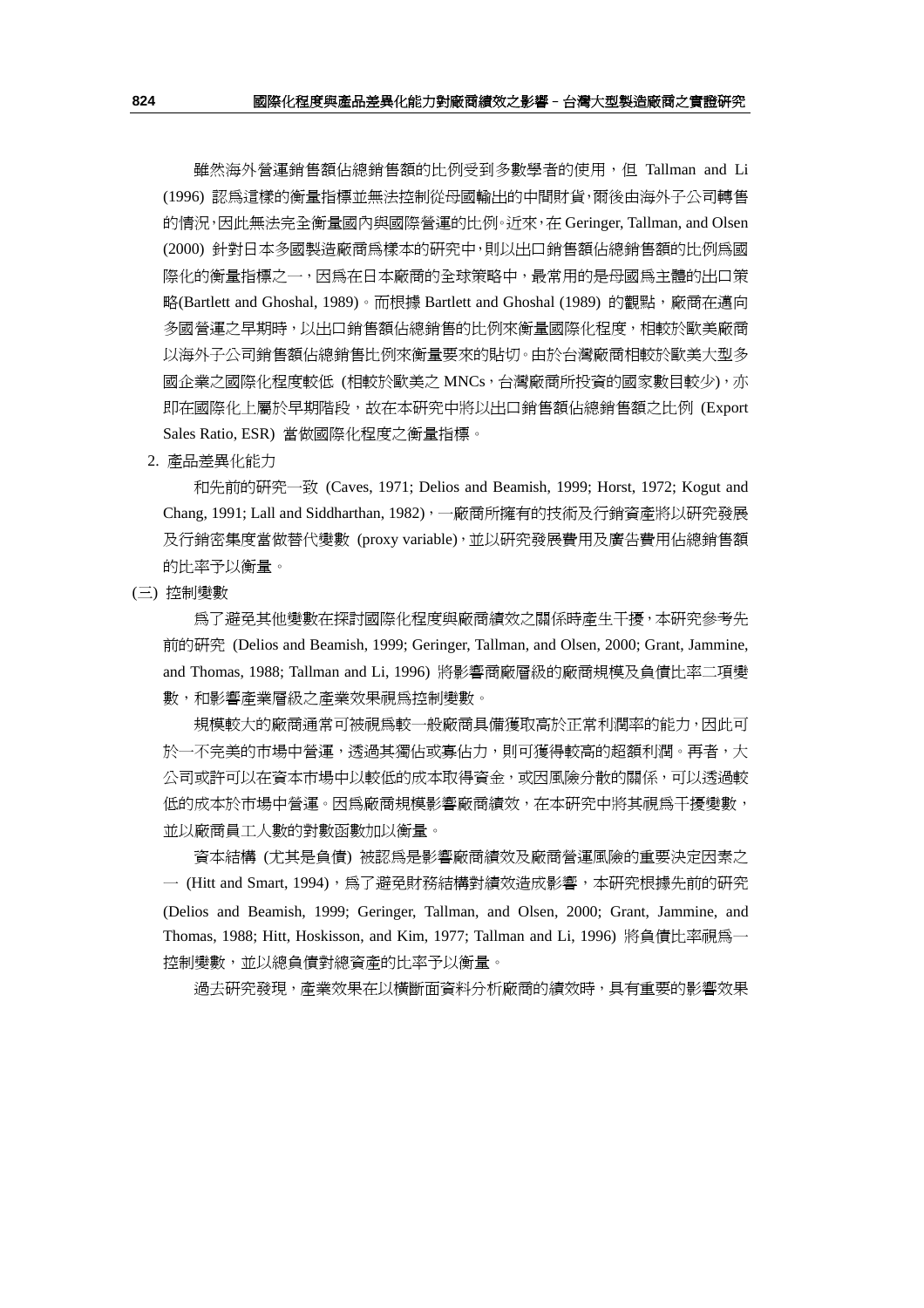(Schmalensee, 1985)。一些研究使用產業虛擬變數 (Geringer, Tallman, and Olsen, 2000; Gomes and Ramaswamy, 1999; Grant, Jammine, and Thomas, 1988); 而有些研究利用產業 特性予以控制 (Delios and Beamish, 1999; Robins and Wiersema, 1995; Tallman and Li, 1996)。本研究根據標準產業分類之兩欄位編碼為分類基礎,並將不同的產業分群[註 九],以虛擬變數衡量產業效果。茲將上述各變數的定義及預期符號列於表 3。

| 變數名稱    | 衡量方式                | 對績效之預期 |
|---------|---------------------|--------|
| 因變數     |                     |        |
| 績效      | 純益率=稅後淨利/總銷售額       |        |
| 自變數     |                     |        |
| 國際化程度   |                     |        |
| 國際化     | 出口銷售額/總銷售額          | $^{+}$ |
| 國際化平方   | (出口銷售額/總銷售額)        |        |
| 產品差異化能力 |                     |        |
| 硏發密集度   | 硏發支出/總銷售額           | $^{+}$ |
| 廣告密集度   | 廣告支出/總銷售額           | $^{+}$ |
| 控制變數    |                     |        |
| 廠商規模    | 廠商員工人數取 log 値       | $^{+}$ |
| 負債比率    | 總負債/總資產             |        |
| 電力及電子業* |                     |        |
| 紡織成衣業   | 虛擬變數:1=紡織成衣業;0=其它   |        |
| 化學製造業   | 虛擬變數:1=化學製造業;0=其它   |        |
| 橡膠塑膠製浩業 | 虛擬變數:1=橡膠塑膠製造業;0=其它 |        |
| 機械設備業   | 虛擬變數:1=機械設備業業;0=其它  |        |

表 **3** 變數衡量方式及預期符號

註:\*為控制組

## 肆、結果與討論

表 4 列出本研究因變數、自變數與控制變數之平均數、標準差以及各變數間之相關係 數。為了避免複共線性(multicollinearity)的問題,本研究利用變異膨脹係數(Variance Inflationary Factor, VIF)針對各自變數之間共線性的程度予以檢定。表 7 模型 2 中自變數之 VIF 值,除了國際化程度與其平方項兩變數之 VIF 較高之外,其餘自變數之 VIF 值皆低於 1.06[註十],顯示本研究所使用的資料並無共線性的問題。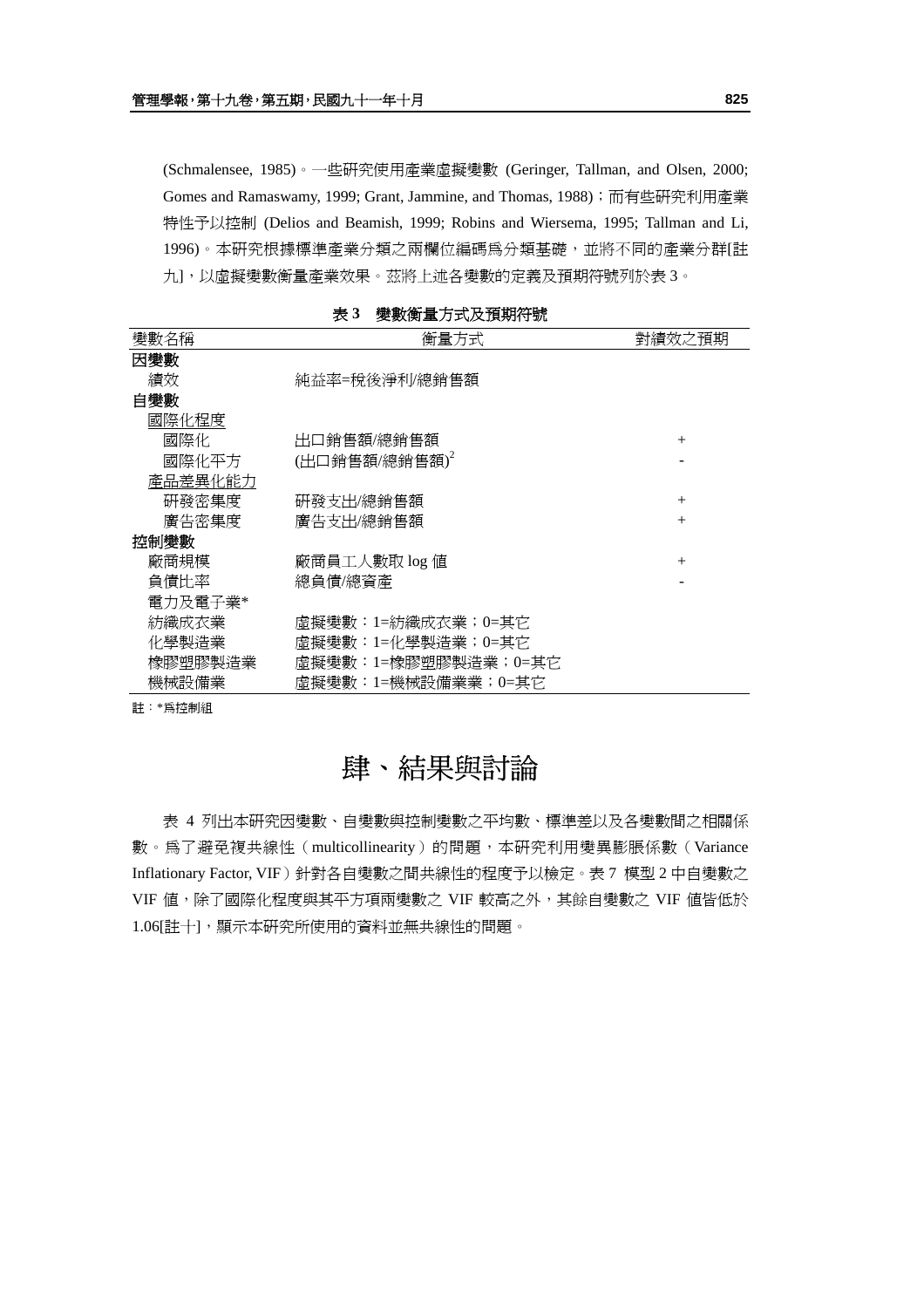| <u>та на те</u><br><b>A-TAA-A-A-THENDISA</b> |       |       |           |           |           |          |                     |      |
|----------------------------------------------|-------|-------|-----------|-----------|-----------|----------|---------------------|------|
| 變數                                           | Mean  | S.D.  |           |           | 3         | 4        |                     | 6    |
| 1.績效                                         | 0.064 | 0.101 |           |           |           |          |                     |      |
| 2.廠商規模                                       | 2.705 | 0.337 | $0.14**$  |           |           |          |                     |      |
| 3.負債比率                                       | 0.480 | 0.214 | $-0.35**$ | $-0.13**$ |           |          |                     |      |
| 4.國際化程度                                      | 0.518 | 0.345 | $-0.07$   | $0.10**$  | $0.09*$   |          |                     |      |
| 5.國際化程度平方                                    | 0.387 | 0.360 | $-0.10*$  | $0.08*$   | $0.11**$  | $0.97**$ |                     |      |
| 6.研發密集度                                      | 0.018 | 0.035 | $0.14**$  | $0.14**$  | $-0.13**$ | $0.10**$ | $0.08*$             |      |
| 7.廣告密集度                                      | 0.006 | 0.024 | $0.19**$  | $-0.01$   | 0.03      |          | $-0.18**$ $-0.14**$ | 0.04 |
|                                              |       |       |           |           |           |          |                     |      |

表 **4** 平均數、標準差以及相關係數

註:1. 樣本數 = 564.

2. \* p<0.05, \*\* p<0.01

Gomes and Ramaswamy (1999) 在研究美國大型 MNCs 在國際化程度與績效間的關係 時,發現不同的產業對績效有顯著地影響,因此本研究先針對不同產業於各變數間做一單變 量之統計分析。表 5 列出五種產業之各種變數之變異數分析及其事後多重比較 (Post Hoc Multiple Comparisons) 分析。從樣本的產業分配可以看出電力電子產業所佔的比例最高,約 佔總樣本數之半,而較為傳統的紡織成衣業約佔二成;而化學材料、橡膠塑膠及機械設備分 別佔總樣本數之 13%、9%及 7%左右。

不同的產業在績效間有顯著的差異 (F>4.43, p<0.01),由表 5 可以看出,化學材料業及 電力電子業之績效較佳,高於整體績效之平均值 0.064。經由 Scheffe 多重比較的結果發現, 化學材料業及電力電子業之績效水準顯著地高於紡織成衣業。從廠商規模可以看出,整體樣 本廠商之平均員工人數為 769 人,而五種產業於廠商規模上並無顯著地不同。 負債比率於不 同產業間亦有顯著的差異 (F>3.53, p<0.05),其中以機械設備業及橡膠塑膠業的負債比率最 高,而經由事後檢定呈現出機械設備業、橡膠塑膠業及電力電子業之負債比率顯著地高於化 學材料業。從國際化程度可以發現,台灣大型企業之國際化頗高,總樣本之平均值爲 0.518, 其中電力電子產業的國際化程度更高達 0.62,而化學材料業的國際化程度僅為 0.238,不同 產業間的國際化程度頗具差異性,在統計上亦達顯著水準 (F>22.66, p<0.01)。進一步經由 Scheffe 多重比較的結果發現,電力電子產業的國際化程度顯著地高於紡織成衣業、化學材 料業及橡膠塑膠業,而機械設備業的國際化程度亦顯著地高於化學材料業。研發密集度在不 同產業間亦頗具差異性,整體樣本數之平均值為 1.8%,然電力電子業之研發密集度高達 2.6%,而紡織成衣業及橡膠塑膠業卻不及 1%,故經由統計檢定的結果發現,不同產業之研 發密集度呈現出顯著地差異 (F>9.81, p<0.05)。再經由事後檢定後發現,化學材料業及電力 電子業之研發密集度顯著地高於紡織成衣業,且電力電子業之研發密集度亦同時顯著地高於 橡膠塑膠業。就廣告密集度而言,台灣大型企業之廣告密集度平均僅有 0.6%,不同產業間 具顯著地差異性 (F>7.48, p<0.01)。化學材料業之廣告密集度高達 2%,其餘產業皆不及 1%,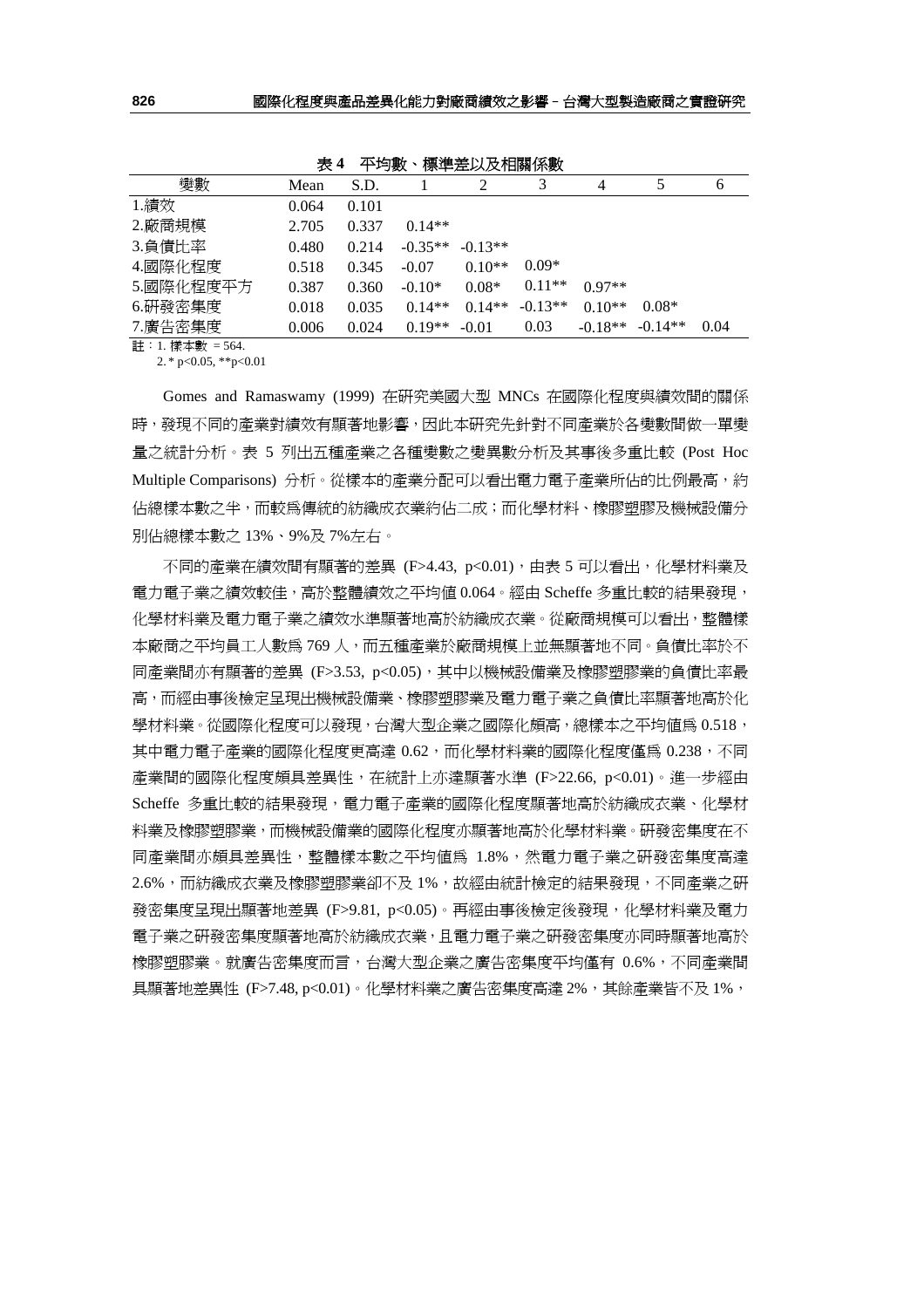而經由 Scheffe 多重比較的結果發現,化學材料業之廣告密集度顯著地高於另外的四種產業[註 十一]。

| 2X J<br>4当班生未干а在俚爱数a AliO YA 刀仰 |            |      |           |              |            |             |             |  |
|---------------------------------|------------|------|-----------|--------------|------------|-------------|-------------|--|
|                                 | 績效         | 廠商規模 | 負債比率      | 國際化程度        | 研發密集度      | 廣告密集度       | 樣本數         |  |
| 1.紡織成衣                          | 0.035      | 573  | 0.470     | 0.461        | 0.004      | 0.005       | 114 (20.2%) |  |
| 2.化學材料                          | 0.085      | 899  | 0.410     | 0.238        | 0.018      | 0.020       | 73 (12.9%)  |  |
| 3.橡膠塑膠                          | 0.048      | 828  | 0.535     | 0.453        | 0.009      | 0.003       | 50 (8.9%)   |  |
| 4.機械設備                          | 0.059      | 541  | 0.536     | 0.538        | 0.016      | 0.003       | 38 (6.7%)   |  |
| 5.電力電子                          | 0.073      | 833  | 0.484     | 0.620        | 0.026      | 0.004       | 289 (51.3%) |  |
| 總平均値                            | 0.064      | 769  | 0.480     | 0.518        | 0.018      | 0.006       | 564         |  |
| F値                              | $4.43***$  | 1.55 | $3.53**$  | $22.66***$   | $9.81***$  | $7.48***$   |             |  |
| Scheffe 比較                      | $2 > 1***$ |      | $3 > 2**$ | $4 > 2***$   | $2 > 1*$   | $2 > 1***$  |             |  |
|                                 | $5 > 1***$ |      | $4 > 2**$ | $5>1>3>2***$ | $5 > 1***$ | $2 > 3***$  |             |  |
|                                 |            |      | $5 > 2^*$ |              | $5 > 3***$ | $2 > 4$ *** |             |  |
|                                 |            |      |           |              |            | $2 > 5***$  |             |  |

表 **5** 不同產業下之各種變數之 **ANOVA** 分析

註:1. 表中所列出之值除了樣本數之外,其餘之值皆為各變數之平均數。

2. p<0.1,\*\* p<0.05, \*\*\*p<0.01

Grant (1987)認為在探討國際化與績效之關係時,其中一種方法為比較性研究,其主 要在檢視國內廠商與 MNCs 的相對績效 (例如:Horst, 1972; Michel and Shaked, 1986; Shaked, 1986; Vernon, 1971; Wan, 1998)。因此, 本研究將 TMNCs (Taiwanese MNCs) 與非 TMNCs 在 各變數間之差異性做進一步地比較。從表 6 中可以發現,TMNCs 之比例超過九成,且 TMNCs 的規模顯著地大於非 TMNCs ( $t=4.895$ ,  $p<0.01$ ) ; 非 TMNCs 的負債比率雖然高於 TMNCs, 但並未達顯著水準;在研發密集度上,TMNCs 顯著地高於非 TMNCs (t=3.28, p<0.01) , 亦 即 TMNCs 在研究發展之提昇上有較多的投入;而廣告密集度正好相反,亦即非 TMNCs 的 廣告密集度顯著地高於 TMNCs (t=-2.073, p<0.05) [註十二]。

| <b>TMNCs</b> | 非 TMNCs | t-test     |
|--------------|---------|------------|
| 527          | 37      |            |
| 799          | 423     | 4.895***   |
| 0.479        | 0.503   | $-0.664$   |
| 0.0652       | 0.0451  | 1.175      |
| 0.0189       | 0.0088  | $3.280***$ |
| 0.0045       | 0.0303  | $-2.073**$ |
|              |         |            |

表 **6** 有國際化廠商與國內廠商之大型企業於各變數間之差異性檢定

註:1.大企業為廠商規模人數大於 200 人以上

2.\* p<0.1,\*\* p<0.05, \*\*\*p<0.01

Vernon (1971) 在探討國際化對績效影響的研究中發現, MNCs 較非 MNCs 擁有較高的 績效,而於本研究中雖然有從事國際化廠商的績效高於國內廠商,但並無達到統計上的顯著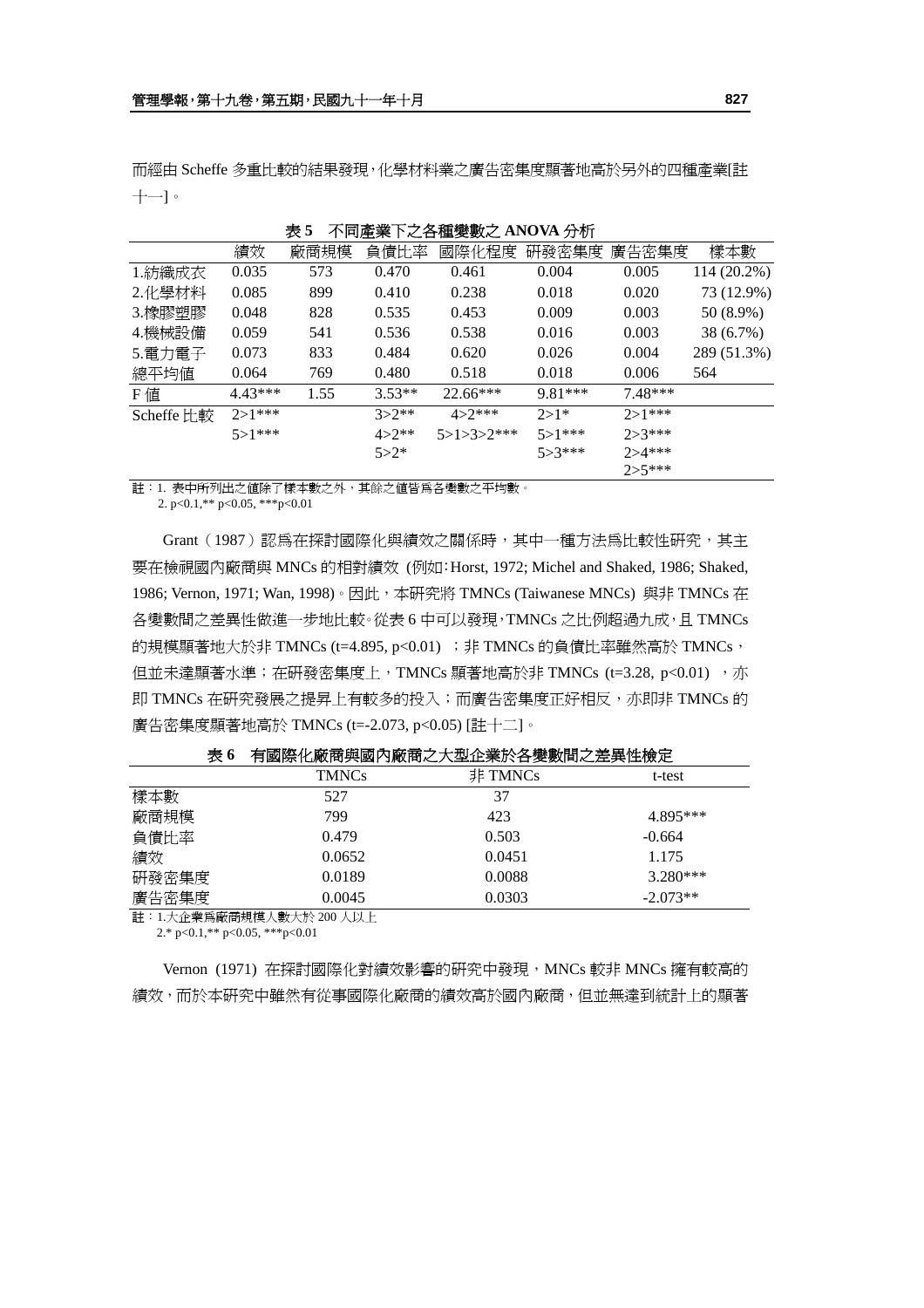水準,此結果與大部份的研究一致。例如:Horst (1972) 在控制廠商規模後,無法區分 MNCs 與非 MNCs 在淨利潤上之差別;而 Yoshihara (1985) 以 118 家日本大型廠商為樣本,所得到 的研究顯示 MNCs 較非 MNCs 於績效上有較好的表現,但並未達到統計上的顯著水準;而 近來 Wan (1998) 針對香港 81 家之上市公司所做的研究亦發現,香港的 MNCs 與國內企業的 績效無顯著差異。故以台灣大型廠商為研究的樣本所得到的結果和過去的研究頗爲一致,亦 即無法推論有從事國際化廠商之績效一定會優於國內的廠商。

表 7 列出國際化程度與產品差異化能力對廠商績效之迴歸分析結果,以檢定本研究之三 項假說。從模型 2 可以發現,整體模型適合度達顯著水準 (F=21.897, p<0.01),共可解釋廠 商績效 18.2%之變異量,本研究所推導之三項假說皆獲得實證上的支持。以下將針對各項假 說的驗證做更進一步地解釋。

國際化程度對廠商績效有顯著地正向影響 (t=2.671, p<0.01),而國際化程度的平方項對 廠商績效呈現負向的顯著效果 (t=-2.905, p<0.01), 顯示國際化程度對績效的影響呈現一先增 後減的曲線關係,亦即一開始國際化程度提高對廠商績效有正向的影響,但當達到一最適水 準時,持續提高國際化的程度反而使得績效降低,故兩者之間呈現一倒 U 型之曲線關係, 支持本研究所提出之第一項假說。此結果和最近的研究得到一致的結論 (Gomes and Ramaswamy, 1999; Hitt, Hoskisson and Kim, 1997)。

| $\sim$ '                            |          | 23 冰   むエステ 住田 エテ   ロロソノシ / ハ ロ 小人 へんこう アリ アリ |          |             |        |
|-------------------------------------|----------|-----------------------------------------------|----------|-------------|--------|
|                                     | 模型       |                                               | 模型 2     |             |        |
| 變數                                  | 估計係數     | 値<br>t                                        | 估計係數     | 値<br>t      | VIF 値  |
| 截距項                                 | 0.066    | $1.923*$                                      | 0.051    | 1.499       |        |
| 廠商規模                                | 0.027    | $2.324**$                                     | 0.024    | $2.039**$   | 1.049  |
| 負債比率                                | $-0.160$ | $-8.531***$                                   | $-0.155$ | $-8.390***$ | 1.050  |
| 國際化程度                               |          |                                               | 0.118    | $2.671***$  | 15.651 |
| 國際化程度平方                             |          |                                               | $-0.121$ | $-2.905***$ | 15.353 |
| 研發密集度                               |          |                                               | 0.215    | 1.888*      | 1.051  |
| 廣告密集度                               |          |                                               | 0.884    | 5.388***    | 1.061  |
| F值                                  |          | 42.408***                                     |          | 21.897***   |        |
| Adjusted $R^2$                      |          | 0.128                                         |          | 0.182       |        |
| $\triangle$ Adjusted R <sup>2</sup> |          |                                               |          | $0.054***$  |        |

表 **7** 國際化程度與產品差異化能力對廠商績效之迴歸分析

註:1. 樣本數 = 564

2.  $* p < 0.1.* p < 0.05.** p < 0.01$ 

3. 產業虛擬變數包含於模型中,但於表中之迴歸係數並無揭露。

Gomes and Ramaswamy (1999) 回顧了八篇探討國際化與績效之間具有潛在曲線關係的 研究(Buckley et al., 1977, 1984; Daniels and Bracker, 1989; Geringer et al., 1989; Haar, 1989; Hitt et al., 1997; Ramaswamy, 1995)發現, 除了 Hitt et al. (1997)較嚴謹的檢定曲線的關係之 外,大部份的研究並無根據理論嚴謹的探討曲線的關係。他們更進一步地指出,八篇當中的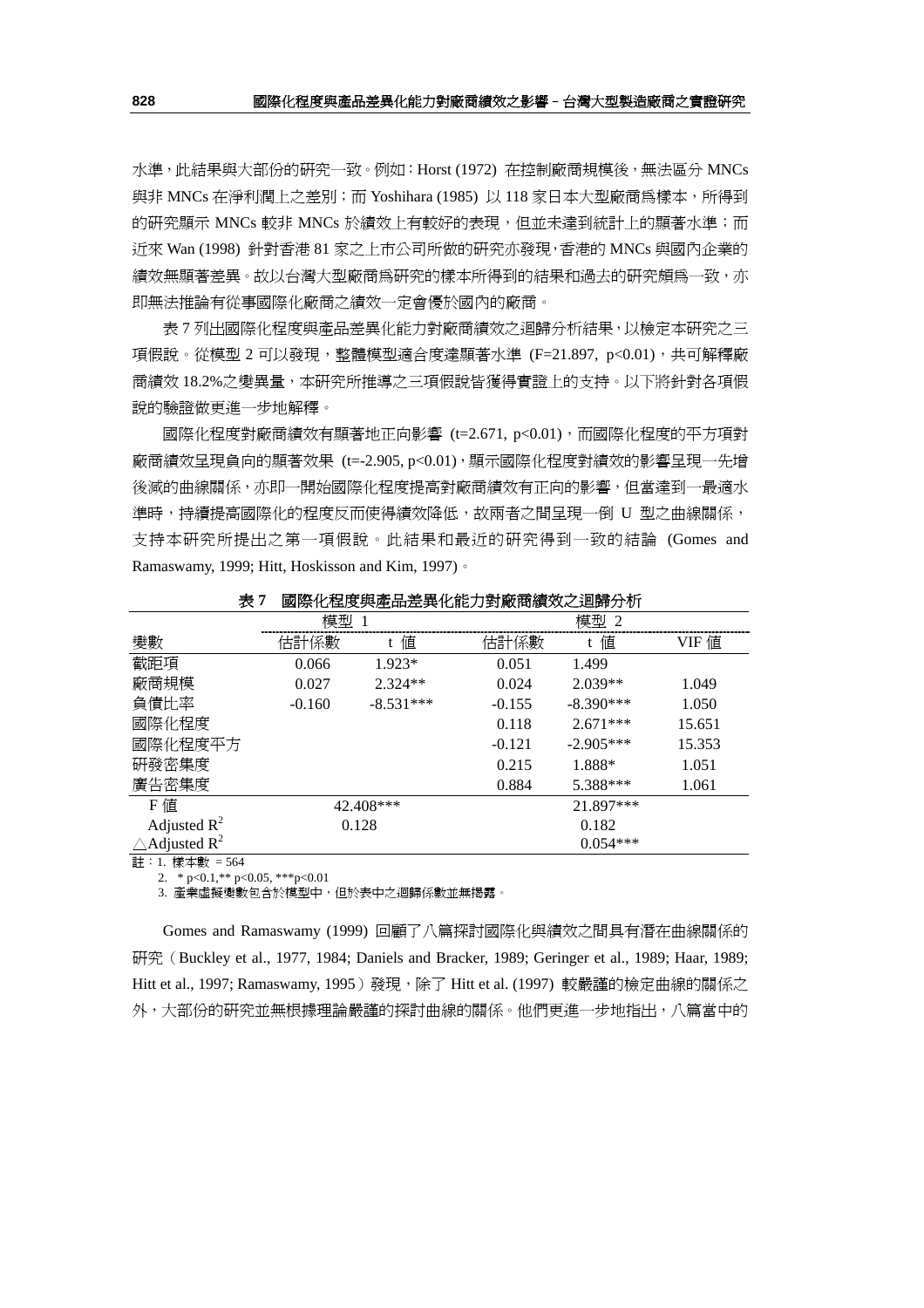三篇研究 (Buckley et al., 1977, 1984; Daniels and Bracker, 1989) 甚至沒有報導支持或是拒絕 曲線的關係。為了更嚴謹地檢視國際化與廠商績效間的關係,Hitt et al. (1997) 首先透過集群 分析,之後再根據 Hitt and Middlemist (1978) 所建議的方法將樣本分爲兩群,即以國際化程 度 (entropy 指標) [註十三]分數 0.3 為區隔點。然在本研究中之國際化程度為出口銷售額佔總 銷售額之比例 (ESR),故對 ESR 進行偏微分得到國際化程度與廠商績效曲線關係之臨界點 (critical point) 為 48.76%[註十四], 此意謂著當國際化程度達到 48.76%時, 國際化對台灣廠 商的績效影響將會達到最高的狀況 (如圖 2 所示)。

為了更嚴謹地檢視國際化程度與廠商績效間之非線性關係,本研究以廠商國際化程度 48.76%為臨界點進行穩健性分析 (robust analysis), 將樣本分為兩群, 分別為國際化程度低 之 266 家廠商 (ESR<48.76%) 及國際化程度高之 298 家廠商 (ESR>48.76%) 進行迴歸分 析。從表 8 的結果發現,在控制其它變數之下,國際化程度低的廠商與績效呈現顯著地正向 關係 (t=2.069, p<0.05) ,而國際化程度高的廠商與績效呈現顯著地負向關係 (t=-2.302, p<0.05),亦即當國際化程度繼續提高時 (ESR>48.76%),則對廠商績效產生負向地顯著效果。



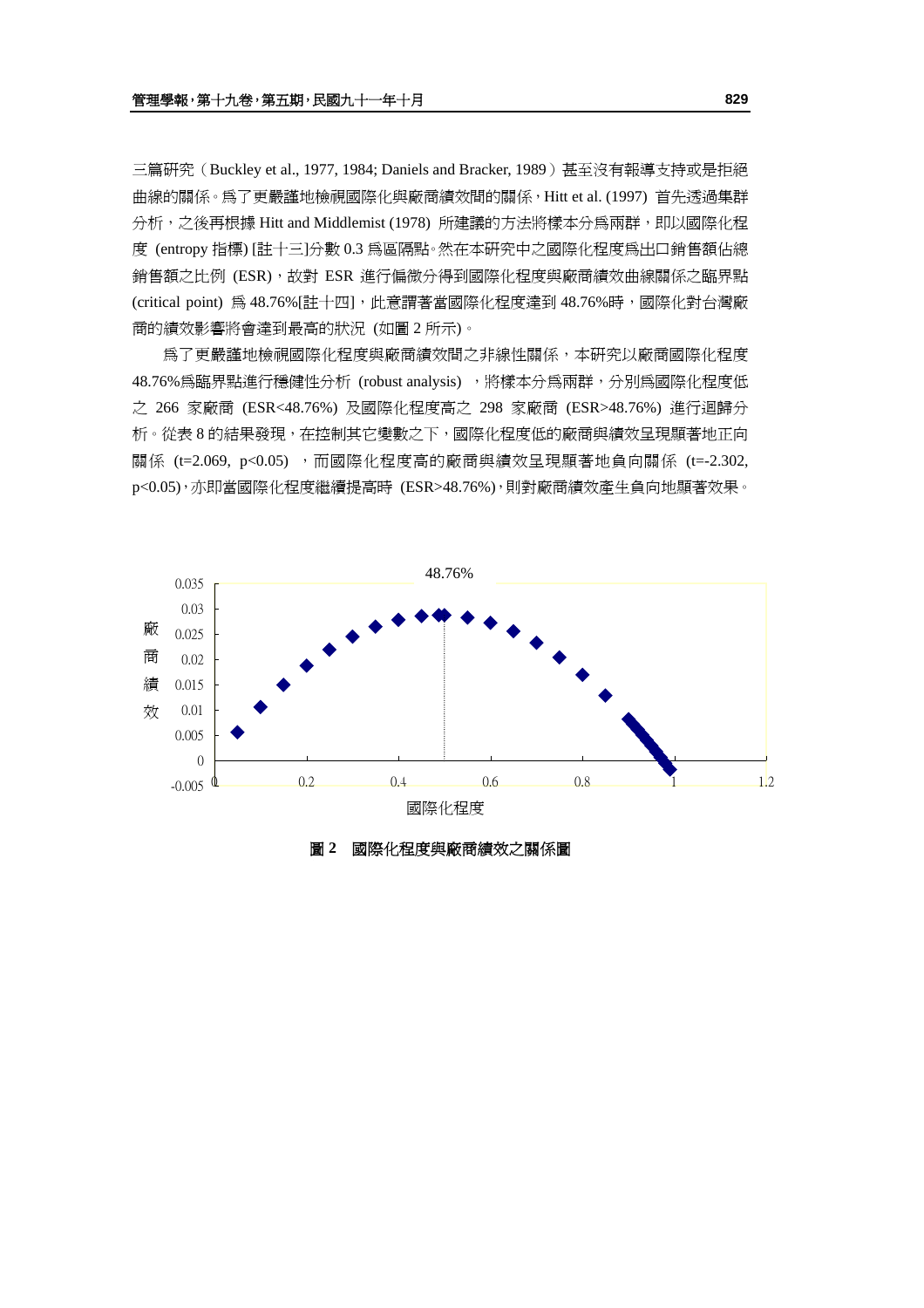| xv             |          |             |          |             |  |  |
|----------------|----------|-------------|----------|-------------|--|--|
|                |          | 低國際化程度群     |          | 高國際化程度群     |  |  |
| 變數             | 估計係數     | 値           | 估計係數     | 值           |  |  |
| 截距項            | 0.123    | $2.554**$   | 0.083    | 1.465       |  |  |
| 廠商規模           | 0.005    | 0.307       | 0.038    | $2.280**$   |  |  |
| 負債比率           | $-0.189$ | $-6.228***$ | $-0.139$ | $-5.813***$ |  |  |
| 國際化程度          | 0.075    | $2.069**$   | $-0.077$ | $-2.302**$  |  |  |
| 研發密集度          | $-0.083$ | $-0.399$    | 0.206    | 1.463       |  |  |
| 廣告密集度          | 0.898    | $2.252***$  | 1.000    | 1.167       |  |  |
| F値             |          | $10.023***$ |          | 7.199***    |  |  |
| Adjusted $R^2$ | 0.235    |             | 0.158    |             |  |  |

表 **8** 國際化程度與廠商績效間之曲線關係之穩健性分析

註:1. 樣本數:低國際化程度群之樣本數=298,高國際化程度群之樣本數=266。

2. \* p<0.1,\*\* p<0.05, \*\*\*p<0.01

3.產業虛擬變數包含於模型中,但於表中之迴歸係數並無揭露。

此結果再次地驗證了本研究所提出之倒 U 型的曲線關係。本研究之產品差異化能力包 含了研發密集度及廣告密集度,從表 7 模型 2 之研究結果發現,研發密集度對廠商績效有顯 著地正向影響 (t=1.888, p<0.1),而廣告密集度對廠商績效亦有顯著地正向影響 (t=5.388, p<0.01), 支持本研究之假說二及假說三, 亦即證實了台灣的大型廠商所擁有之產品差異化 能力在提升廠商的獲力能力上扮演著重要的角色。

Jung (1991) 在探討 1976 和 1980 年美國多國企業廠商自擁優勢 (包含研發、廣告及資本 密集度) 與績效間的關係時發現,此產品差異化能力為解釋廠商績效最主要的變數,與 Morck and Yeung (1991) 研究1978年美國多國企業所得到的結論頗為一致。近來Delios and Beamish (1999) 針對日本多國企業的研究,則發現研發密集度對廠商績效有正向的影響效果,而廣告 密集度雖然對廠商績效亦有正向的影響,但並未達到顯著水準。因此,以台灣大型廠商為研 究對象所得到的結果大致上和美國及日本的研究一致。亦即新興工業化國家之廠商,亦能創 造出產品差異化能力來提升廠商績效,此意謂著工業化程度較低的國家亦能創造出本身的產 品差異化能力。例如:新興工業化國家的廠商可將從已開發國家學習到的技術知識,透過本 身的創新及適應,發展出符合較低度開發中國家的要素價格及品質條件的技術;若產品銷往 至低度開發國家時,可將產品多餘的裝飾 (frills) 去掉而維持基本功能以更符合當地的需求 (Lall, 1983)。

Lall (1983) 更進一步地指出,開發中國家廠商所具有的技術優勢,不僅製程和產品可以 適應地主國要素價格、要素品質和需求條件,而且其在創新的方向可以提供的技術,相較於 目前開發中國家所使用的技術,在小規模的生產上更有效率。且在某些個案中,開發中國家 的廠商可以發展出具差異化的消費性產品,也能夠和已開發國家的多國公司具品牌的產品競 争。成功的行銷往往需要和買方有密切的互動,而不僅止於優異的推銷技巧或促銷策略,因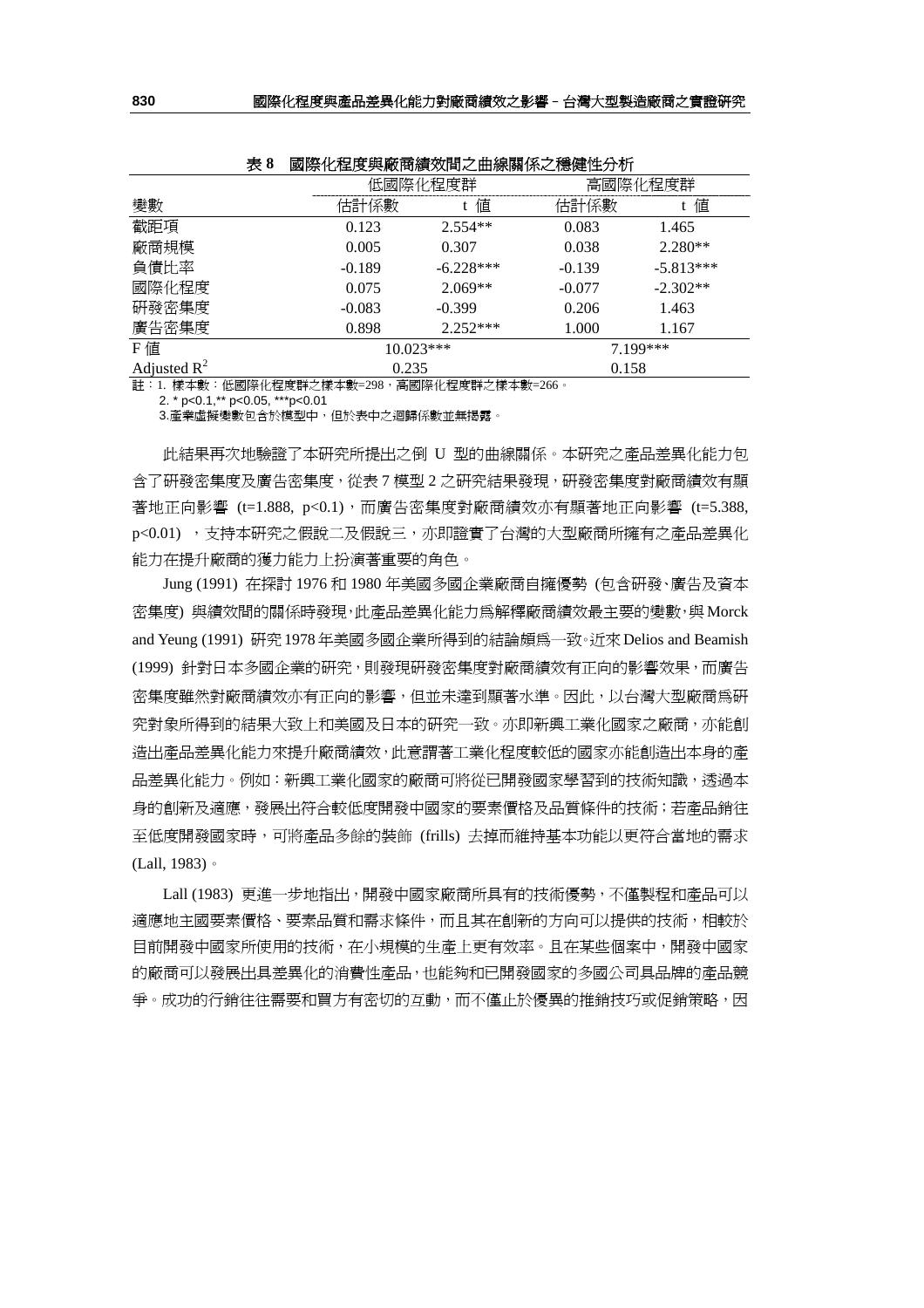此,開發中國家的廠商可藉由服務地主國某些使用者所發展出的長期關係,來提昇本身的行 銷優勢,進而發現新的產業需求。

最後,如本研究所預期,控制變數在影響廠商績效上的效果非常地顯著 (F=42.408, p<0.01) ,產業虛擬變數與績效有顯著的相關,而廠商規模與廠商績效有顯著地正向關係, 負債比率與廠商績效呈現顯著地負相關。這些控制變數並非本研究之主要重點,故在此不做 深入的探討,但控制變數的顯著,再次地確認在檢視廠商績效時,控制產業及廠商特性的重 要性。

本研究進一步地檢視廠商國際化程度的高低於各變數間之差異性。從表 9 之結果發現, 國際化程度的高低在廠商規模上並無顯著地差異;而平均而言,國際化程度較高的 266 家廠 商之負債比率顯著地高於國際化程度較低之廠商 (t=2.147, p<0.05) ,此結果和過去研究的推 論一致 (Chen, Cheng, He, and Kim, 1997), 亦即認爲國際化程度高的 MNC 可因市場的分散 來降低風險,而風險程度是公司融資決策的主要考量因素之一,因此認為國際活動程度高的 MNC 會有較高的負債比率。

國際化程度低的廠商績效雖然高於國際化程度高之廠商績效,但並未達到顯著水準。國 際化程度較高的廠商其研發密集度顯著地高於國際化程度低的廠商(t=2.628, p<0.01) , 亦即 國際化程度愈高的廠商投入較多的研發;而廣告密集度則可明顯地看出國際化程度高的廠商 顯著地低於國際化程度低的廠商 (t=-3.353, p<0.01) , 因為國際化程度低的廠商包含 37 家國 內廠商 (廣告密集度平均爲 3%), 及 63 家化學材料業 (扣除 12 家為國內廠商後,廣告密集 度平均為 1.4%), 其主要客戶以國內最終消費者為主 (請參考註9), 放國際化程度較低之 廠商對廣告投入的程度較高。

|       | 國際化程度低 | 國際化程度高 | 值           |
|-------|--------|--------|-------------|
| 廠商規模  | 750    | 786    | 0.358       |
| 負債比率  | 0.460  | 0.498  | $2.147**$   |
| 績效    | 0.0704 | 0.0581 | $-1.449$    |
| 研發密集度 | 0.0142 | 0.0217 | $2.628***$  |
| 廣告密集度 | 0.0100 | 0.0029 | $-3.353***$ |

表 **9** 國際化程度高與國際化程度低之廠商於各變數間之差異性檢定

註:1. 樣本數:國際化程度低之樣本數=298,國際化程度高之樣本數=266。

2. \* p<0.1,\*\* p<0.05, \*\*\*p<0.01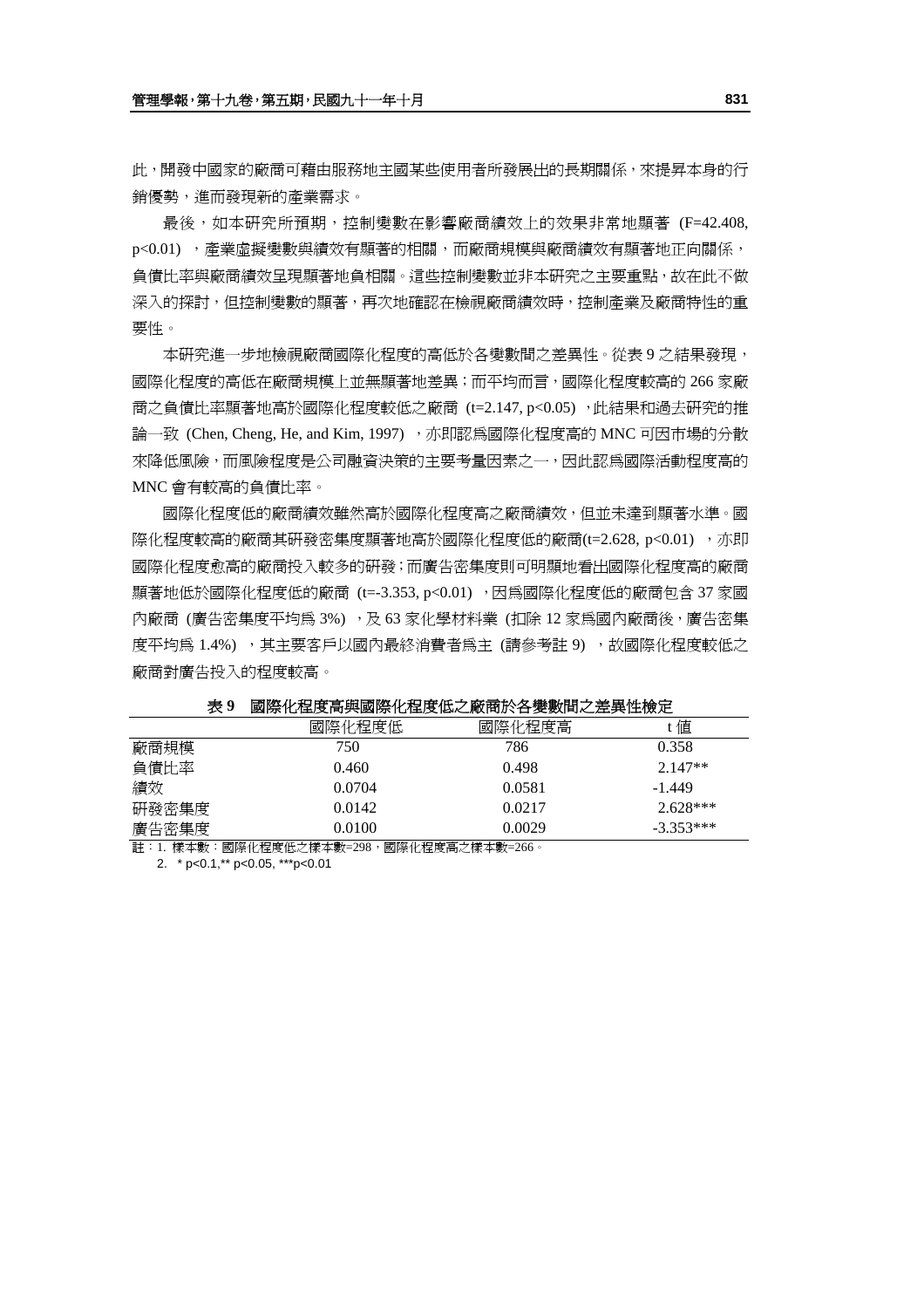## 伍、結論與建議

雖然國際企業領域專注於多國企業的相關研究已行之多年,然而過去的研究多專注在已 開發國家多國企業之相關探討,但近來於全球經濟扮演著愈來愈重要角色之亞洲多國企業已 逐漸受到學者們的關注 (Yeung, 1994)。鑑於亞洲多國企業 (Asian context) 在國際化程度與 廠商績效關係之相關探討仍屬缺乏,本研究利用行政院主計處 (1996) 製造業抽樣調査之資 料庫進行實證分析。本研究有如下之結論:

一、整體而言,台灣大型製造商之國際化程度頗高,但就各別產業細分後發現,不同產 業間之國際化程度及產品差異化能力間頗具差異性,其中電力電子業之國際化程度及研發密 集度最高,化學材料業之價格保持人的標準的標準之下,與民事會有限的研究計 廠商績效之因素時,產業特性的控制實有其必要性。唯研究中之產業特性分為五類,其樣本 分配不甚平均,可能造成推論上的偏誤,為本研究中限制之一。

二、在台灣 MNCs 與國內廠商績效之比較發現,其結果與 Shaked (1986) 研究美國及 Yoshihara (1985) 研究日本企業所得到的結論一致,亦即 MNCs 與非 MNCs 在績效表現上沒 有顯著地差異,而近來 Wan (1998) 以香港 81 家上市公司所做的研究亦得到相同的結果。雖 然以台灣大型廠商為樣本的研究和過去的研究得到頗爲一致的結果,但若據此推論國際化對 廠商績效並不會產生顯著的影響恐有疏失,因為上述比較 MNCs 與非 MNCs 績效之單變量 (t 檢定) 統計方法並無控制產業及廠商特性對績效的潛在影響。

三、在控制產業特性及廠商特性後發現,台灣大型廠商國際化程度對績效的影響呈現一 非線性 (non-linear) 的關係,亦即國際化對廠商績效有一正向的影響,但當國際化活動超過 了最適水準之後,會使廠商績效產生負向的效果,證實了國際化與台灣廠商績效之間存在著 倒 U 型的關係。雖然過去有幾篇相關研究發現此倒 U 型的關係,但並無任何研究嚴謹地探 討廠商之國際化程度何時到達最適水準。Daniels and Bracker(1989)指出,從 1950 年代至 今的三個世紀,大部份的美國的大型企業當其在從事國際事業時,似乎都接受了「愈多愈好 (more is better)」的概念,然在其研究中發現不同的國際化程度對廠商績效所產生的影響效果 頗具差異性,因此兩位學者認為若能精確地發展出一國際化之最適水準,則經理人在國際化 的策略運用上將較有所標準。

鑑於先前研究之限制與不足,本研究利用迴歸分析,進一步地經由穩健性 (robustness) 測試,發現台灣大型廠商國際化之最適水準為 48.76%[註十五],明確地提供台灣大型製造廠 商於從事國際化策略的一個參考依據。若從公司成長理論的觀點視之,公司本身並沒有辦法 無限制地擴張,蓋因公司本身的管理能力限制了廠商的成長 (Penrose, 1959)。此意謂著,在 控制其他變數不變之下,雖然公司本身的國際化策略對績效之提昇有一定的貢獻程度,但此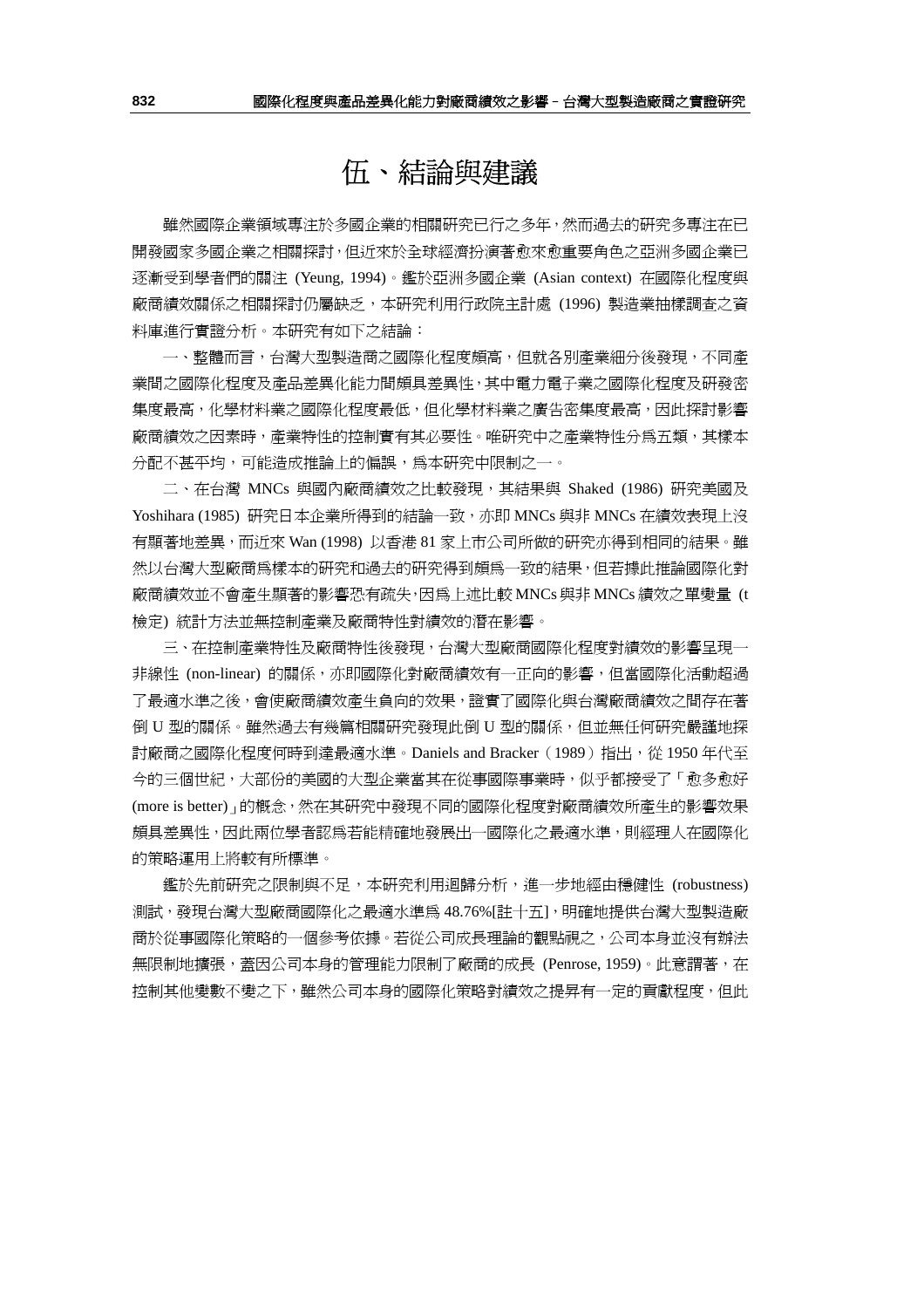並不代表著公司可以無限制地從事國際擴張活動,因為當超過最適水準之後,對廠商績效的 成長將呈現負向的效果。本研究以嚴謹地方法找出台灣大型廠商國際化之最適水準為 48.76%,明確地建議業界在從事國際化策略時,可以根據本研究所提供之國際化最適水準指 標,時時檢視並適時控制海外之擴張活動。

四、研發密集度及廣告密集度對廠商績效有一正向影響的效果,雖然台灣大型廠商產品 差異化之能力在廠商績效之解釋能力遠低於 Jung (1991) 的結果[註十六], 但以台灣廠商為 樣本研究的結果,證實了新興工業化國家仍具有產品差異化之能力。從表 7 的分析發現,整 體樣本之廣告密集度對廠商績效爲一正向的影響效果,經由表 8 之穩健性測試後,發現國際 化程度低之廠商 (包含 37 家國內廠商),其廣告密集度對廠商績效仍然呈現正向的顯著影 響,但國際化程度高之廠商雖然得到一樣的結果,但並未達到統計上的顯著水準。推論其原 因,可能為台灣國際化程度高之廠商於國外之客戶大都不是以最終消費者為對象,較不具品 牌 (行銷) 優勢,然根據上述推論,廣告密集度對廠商績效的提昇扮演著重要的角色,故建 議台灣國際化程度高之廠商未來在品牌 (行銷) 優勢上仍有待進一步地努力。此一建議和近 來經濟部委託中華經濟研究院規劃「再造傳統製造業競爭優勢」所提出之提升產業升級競爭 力之途徑頗爲一致,其指出「升級」為提升競爭力之重要途徑之一,而加強設計、自創品牌 或利用大陸、東南亞發展區域品牌以增加產品差異化能力來提升廠商績效,諸如康師傅、和 成、羅馬、信益及櫻花等,皆為成功的例子 (曾憲文,2001)。

五、為了將台灣大型廠商之國際化程度及研發密集度與已開發國家之多國企業做一比 較,表 10 列出台灣與七大工業國家之相關資料。從表中發現,台灣大型廠商之研發密集度 低於美國之 3%,高於另外六個工業化國家,由此可知新興工業化國家的台灣,其大型廠商 重視研發的投入程度並不亞於七大工業國家。此外,從國際化程度的資料發現,由於國際化 程度衡量方式的不同 (見表 10 註 4) ,台灣國際化程度僅次於美國,高於其餘的六個工業化 國家。然而,本研究所使用之主計處資料庫中並無法區分由台灣出貨的比率及其他國家 (海 外) 出貨的比率,此為本研究限制之一,但從經濟部統計處 (2000) 的製造業對外投資況調 查報告顯示,在 1997 年之 1,432 家廠商中,由台灣接單第三地出口的比例約為 30%,若將 此比例類推於本研究,則於表 10 中台灣的國際化程度僅為 15.6%,遠低於七大工業國 (日本 除外)。因此,考慮台灣接單、第三地出口的情況下,兩種衡量國際化之方式頗具差異性。 此一結論頗符合 Bartlett and Ghoshal (1989) 的論點,廠商在邁向多國營運之早期時 (如台 灣), 以出口銷售額佔總銷售的比例來衡量國際化程度,相較於國際化程度較高之歐美廠商 要來的貼切。據此,國際化程度與廠商績效間倒 U 型之驗證,實有待針對不同國家做更進 一步的比較性研究。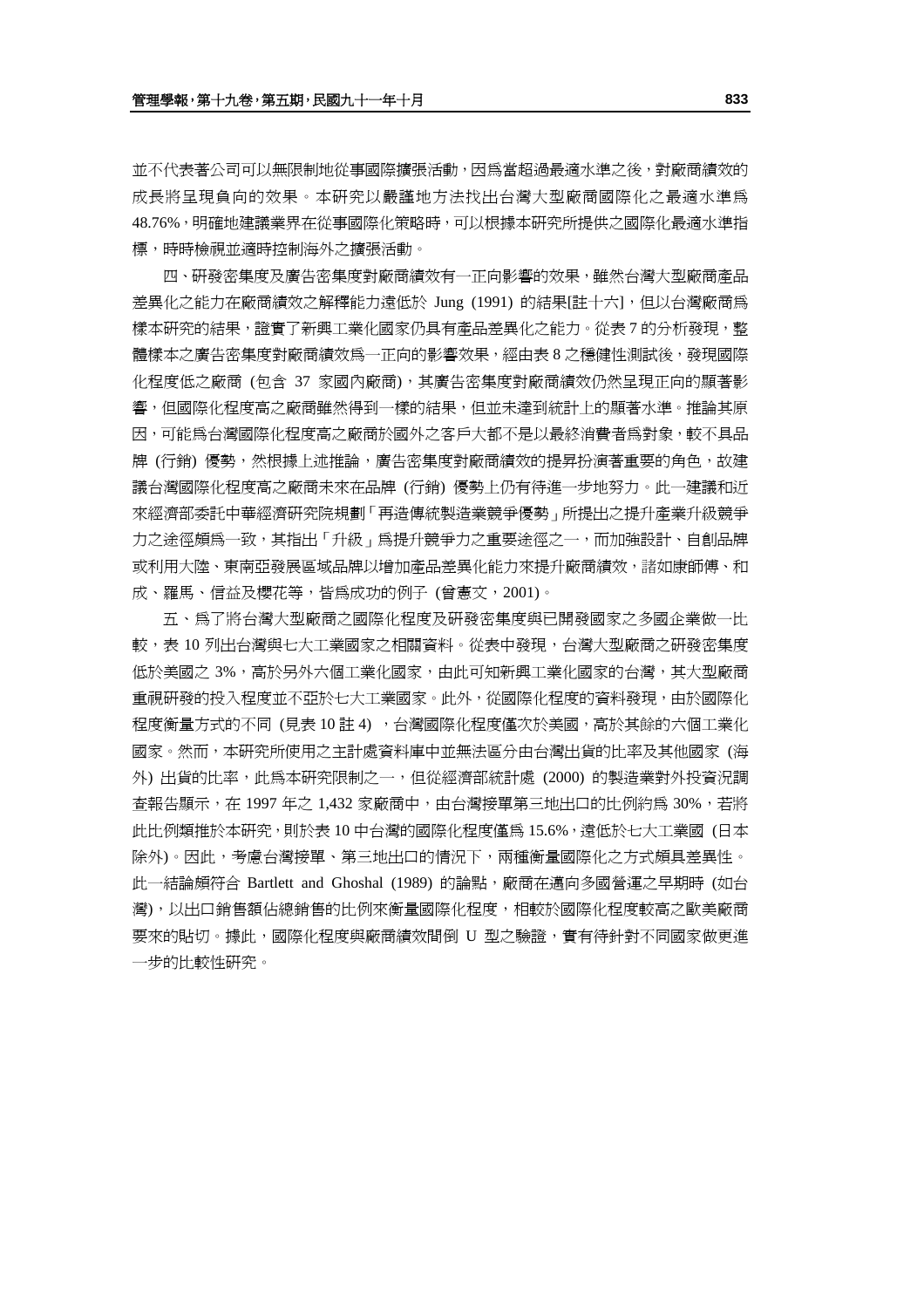| $\sim$ $\sim$ |      | 口将麻肉に図体 凹土文人引攻山木文六 3八工木図にん状 |      |      |      |      |       |      |
|---------------|------|-----------------------------|------|------|------|------|-------|------|
|               | 台灣   | 加拿大                         | 法國   | 德國   | 義大利  | 日本   | 英國    | 美國   |
| 研發密集度         | 0.02 | 0.01                        | 0.01 | 0.01 | 0.01 | 0.01 | O O 1 | 9.03 |
| 國際化程度         | 0.52 | በ 34                        | 0.33 | 0.33 | 0.35 | 0.09 | 0.28  | ).60 |

表 **10** 台灣廠商之國際化程度及研發密集度與七大工業國之比較

註:1.台灣資料來源為 1996 年行政院主計處製造業抽調查檔案

2.七大工業國家之資料來源為 1994 年 *Worldscope Global Database* 

3.台灣與七大工業國家之廠商研發密集度皆為研發支出/總銷售額

七大工業國家之國際化程度=海外銷售額/總銷售額

六、本研究雖然已利用大型資料庫驗證國際化程度及產品差異化能力對台灣廠商績效的 關係,以達到驗證理論一般化之目的,研究設計及過程上雖力求嚴謹,但仍然有下列幾項研 究限制。首先,本研究仍然建立在台灣大型製造廠商的實證,在理論一般化的過程上可能會 有所限制。因此,以服務業或中小企業為主體的實證在理論一般化的驗證上有其必要性,亦 為未來研究的方向 (Delios and Beamish, 1999; Gomes and Ramaswamy, 1999; Wan, 1998)。亦 即,擴展現存的「西方」理論,應該涵蓋更多元化及不同文化的觀點,不要完全一味的以北 美觀點去驗證所有的區域,方能建立不受限於文化的管理理論 (Doktor, Tung, and Glinow, 1991)。再者,受限於資料的限制,本研究僅利用橫斷面 (cross-section) 資料探討國際化程 度與產品差異化能力對廠商績效的關係,然而國際化策略對於廠商績效在不同的期間的影響 並非一致 (Geringer, Tallman, and Olsen, 2000), 故本研究建議未來的研究應以時間序列資料 (time series data) 或長期追蹤資料 (panel data) 為對象,去瞭解國際化程度與廠商績效關係在 時間上的變化,以提供廠商更豐富的策略管理意涵 (Geringer, Tallman, and Olsen, 2000; Gomes and Ramaswamy, 1999)。

 <sup>4.</sup>台灣廠商之國際化程度=出口額/總銷售額;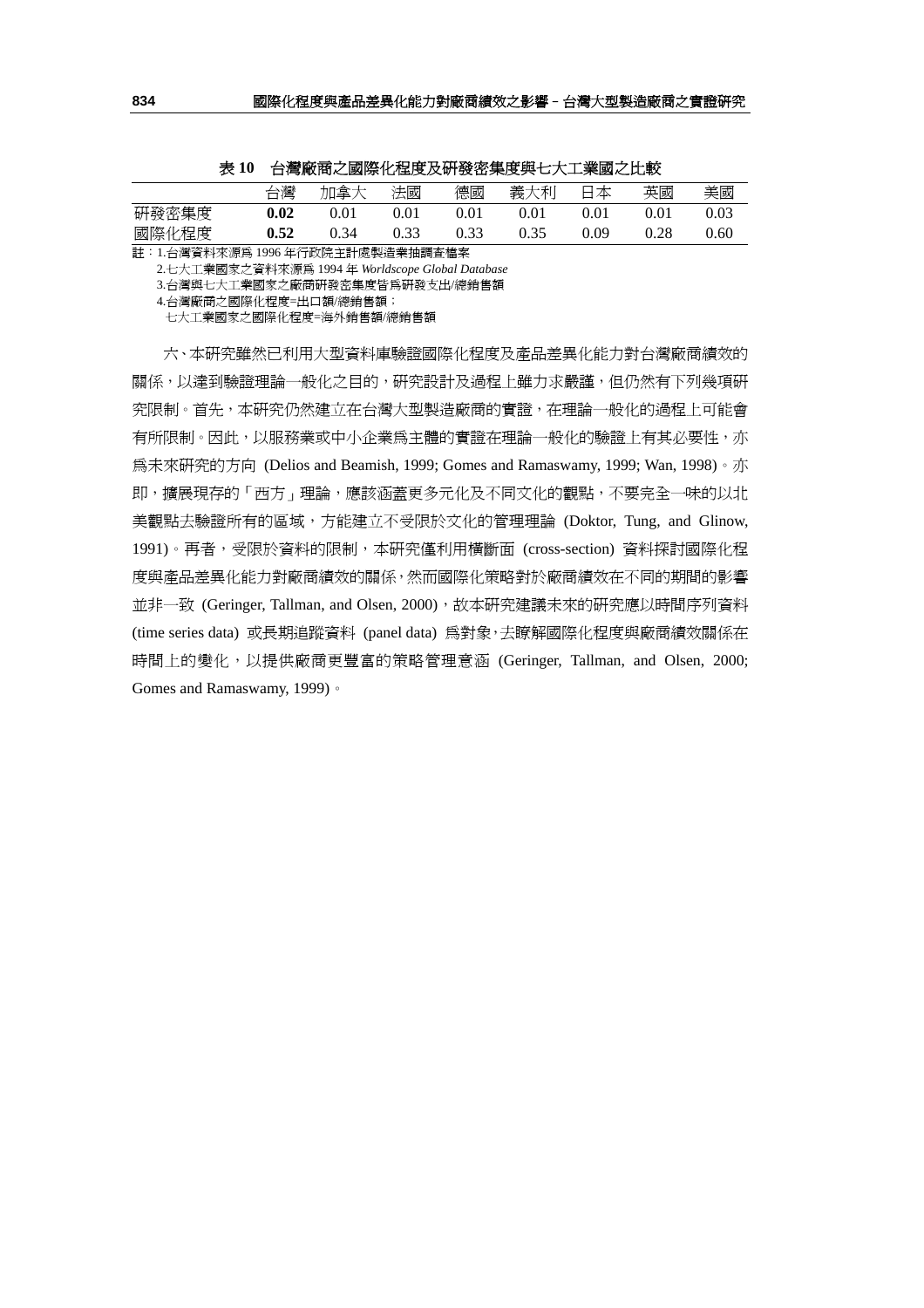註釋

- [註一] Delios and Beamish (1999) 所定義之專屬性資產 (proprietary assets) 及 Morck and Yeung (1991)所定義之無形資產 (intangibles) 皆指一廠商所擁有之技術及行銷資產, 其衡量方式皆以研究發展密集度 (研發支出佔總銷額之比率) 及廣告密集度 (廣告支 出佔總銷額之比率) 表示,為避免與交易成本中所使用之專屬性資產 (specific assets) 之概念產生混淆,本研究將廠商所擁有之研發及行銷資產定義為產品差異化能力 (capability for product differentiation) (Caves, 1971, 1982)。
- [註二] 分別為 0-10%, 10-20%, 20-30%, 40-50%及 50%以上。
- [註三] 在 Morck and Yeung (1991) 的研究中,研究發展費用乃以特別的 know-how 和專利權 當做替代變數。
- [註四] 中小企業與大企業之區分乃根據經濟部中小企業處 (2000) 之標準,製造業公司員工 人數低於 200 人的為中小企業;高於 200 人的為大企業。
- [註五] 例如:印刷業沒有從事國際化廠商之比率為 87.1%,木竹製品製造業無從事國際化之 比率為 71.4%,而菸草業僅有一家公司。
- [註六] 本研究最初選取 8 類製造業,由於某些產業特性具有某種程度之相似性,故最後將其 合併為 5 類,如附錄 1 之表所示。
- [註七] 若將原本包含兩筆極端值之因變數 (純益率) 納入模型進行分析時,則 R<sup>2</sup>超過 0.9, 不儘合理 (由於本研究爲構斷面資料) ,再將兩筆極端值刪除後,所得到之 $R^2$ 爲沂  $0.2$ ,較合於常理。
- [註八] Hitt, Hokisson, and Kim (1997) 的研究中以 entropy 指標衡量國際多角化,但其發現 該指標與單一構面之海外銷售額比率有很高的相關程度 (r=0.69)。
- [註九] 產業分群之詳細分類細目請參見附錄。
- [註十] 當自變數之 VIF 值等於 1 表示各變數彼此間無任何相關,但若 VIF 値高於 10,則各 自變數間可能具有高度的相關,Snee (1973) 認為當 VIF 值大於 5,則會有共線性的 問題產生。本研究中國際化程度及其平方項具有高度相關為可以接受之外,其餘變 數間之 VIF 值皆符合要求。
- [註十一] 化學材料製品製造業包含了從事化學材料製造化學製品,如塗料、顏料、化學及生 物製藥劑、清潔劑及其他化粧品等,由於上述製造業之相關產品相較於其它產業 之最終消費者的比例較高,故其廣告密集亦相對地高於其它產業。
- [註十二] 國外廠商之廣告活動較少的原因可能為其主要客戶為工業品客戶及 OEM 客戶;而 國內廠商則以最終消費者居多,故其廣告密集度亦相對較高。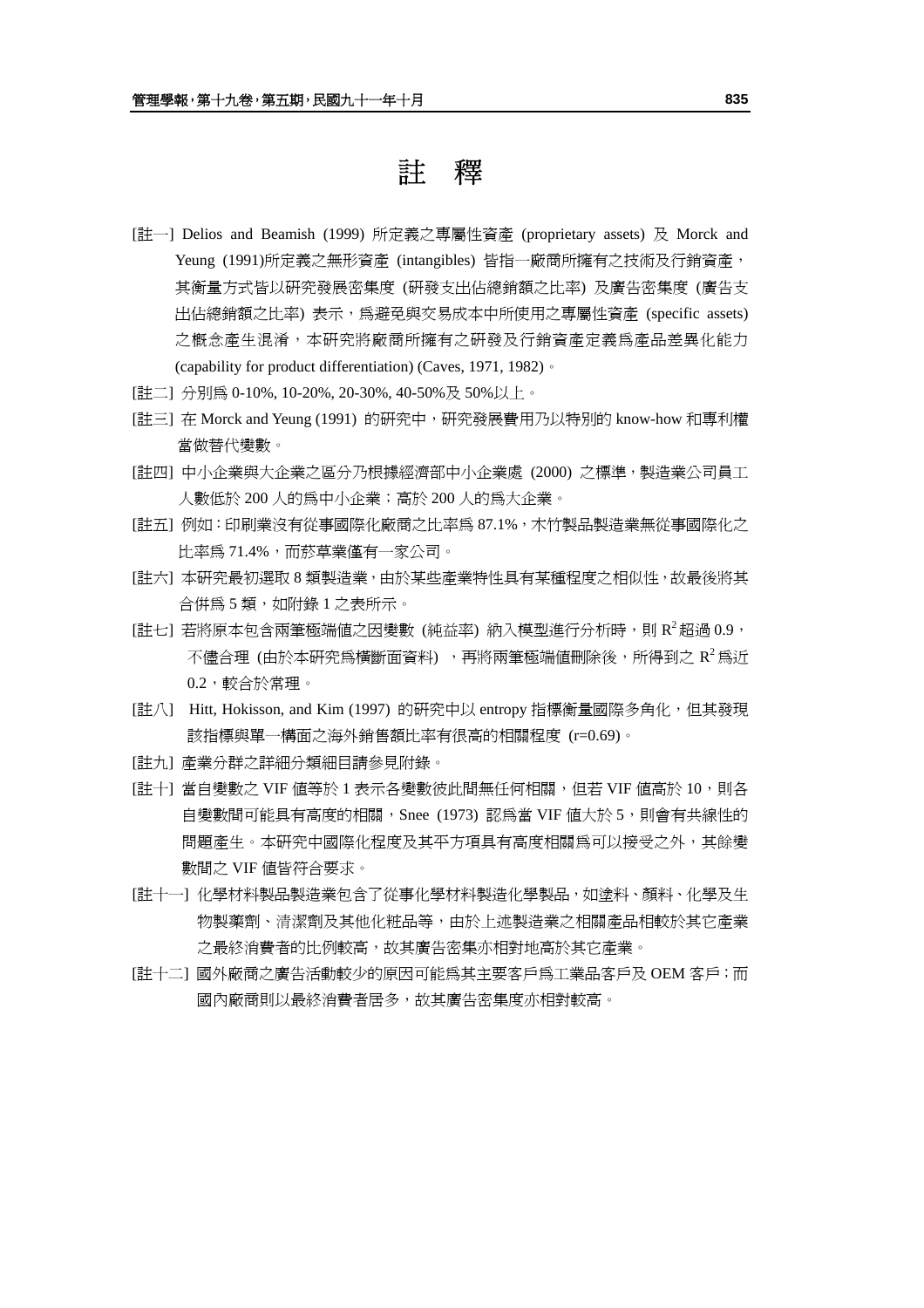[註十三] 請參考註 8。

- [註十四] ∂ firm performance/ $\partial$  ESR=0,  $\Rightarrow$  0.118ESR-0.121ESR<sup>2</sup>=0,  $\Rightarrow$ ESR=48.76% (資料來源,請見表 7 之模型 2)。
- [註十五] 作者回顧國內外相關文獻發現,除 Hitt et al. (1997) 以較嚴謹的研究方法探討國際 化對廠商績效的非線性關係,但其亦未明確地算出其國際化之最適水準,作者試 圖從 Hitt et al. (1997)之實證模型算出其最適水準為 54.63%, 高於台灣的 48.76%。 進一步的探討,發現兩篇研究並非在同一個比較基礎,如 Hitt et al. (1997) 所衡量 之國際化方式為 entropy 指標,且模型中所控制的變數亦有所差異,故上述之比較 結果僅能列為參考,概因其並非於同一比較基礎上。
- [註十六] Jung (1991) 以美國企業為研究對象發現,研發能力、行銷能力及資本密集度對廠 商利潤的解釋能力為 60%。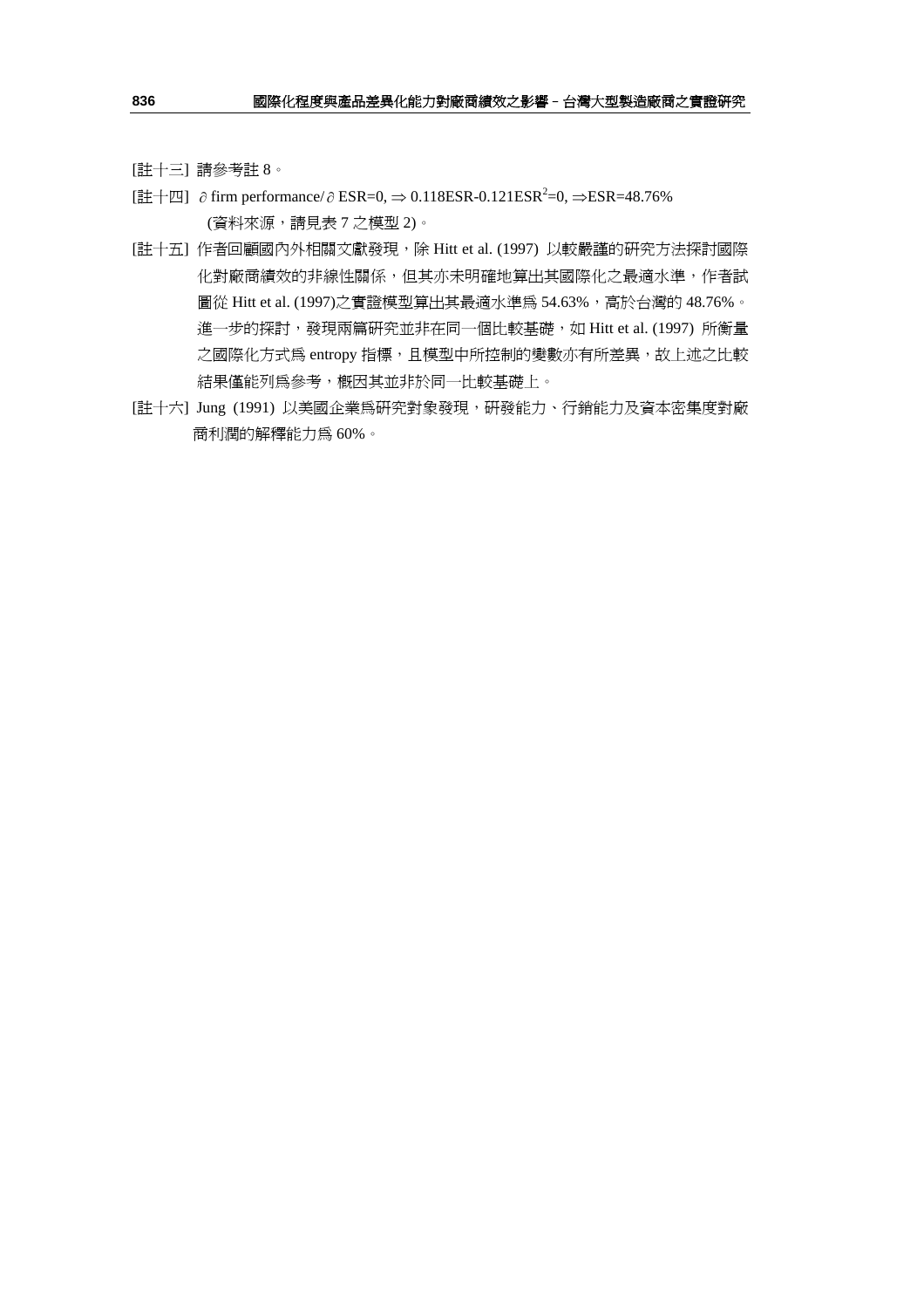## 參考文獻

- 1. 行政院主計處,1996。*中華民國行業標準分類*,台北:行政院主計處。
- 2. 曾憲文,2001。*經部委託規畫,提升傳統製造業競爭力*,工商時報,12 月 1 日,第四 版。
- 3. 經濟部統計處,2000。製造業對外投資實況調查報告,台北:經濟部統計處。
- 4. Aaker, D. A. and R. Jacobson,1987. The Role of Risk in Explaining Differences in Profitability, *Academy of Management Journal*, 30(2): 277-296.
- 5. Annavarijula, M. and S. Beldona,2000. Multinationality-Performance Relationship: A review and Reconceptualization, *The International Journal of Organizational Analysis,*  $8(1): 48-67.$
- 6. Barney, J. B.,1991. Firm Resources and Sustained Competitive Advantage, *Journal of Management,*  $17(1)$ : 99-120.
- 7. Bartlett, C. A. and S. Ghoshal,1989. *Managing Across Borders: The Transnational*  **Solution** Boston, MA: Harvard Business School Press.
- 8. Brewer, H.L.,1981. Investors Benefits From Corporate International Diversification, *Journal of Financial and Ouantitative Analysis,*  $16(1)$ : 113-24.
- 9. Buckley, P.J., J.H. Dunning and R.B. Pearce,1977. The Influence of Firm Size, Industry, Nationality, and Degree of Multinationality in the Growth and Profitability of the World's Largest Firms, *Weltwirtschaftliches Archiv*, CXIV: 243-257.
- 10. Buhner, R.,1987. Assessing International Diversification of West German Corporations, *Strategic Management Journal,* 8(1):25-37.
- 11. Caves, R. E., 1971. International Corporation: The Industrial Economics of Foreign Investment, *Economica*,  $38(1): 1-27$ .
- 12. Caves, R. E.,1982. *Multinational Enterprise and Economic Analysis*, Cambridge: Cambridge University Press.
- 13. Chen, Charles J. P., C. S. Agnes Cheng, Jia He, and Jawon Kim,1997.An Investigation of the Relationship Between International Activities and Capital Structure, *Journal of International Business Studies,* 28(3):563-577.
- 14. Collins, J. M.,1990.A Market Performance Comparison of U.S. Firms Active in Domestic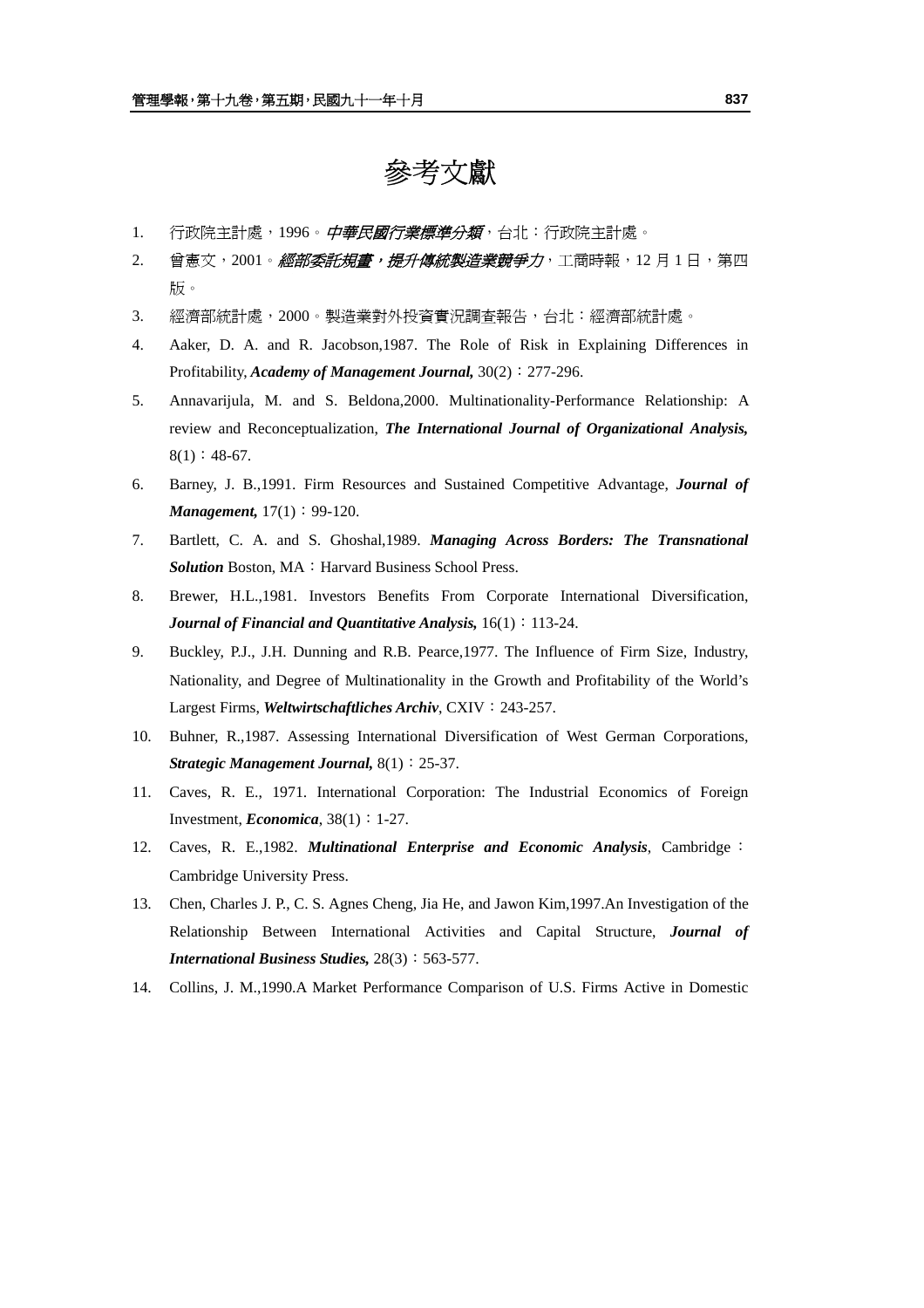Developed and Developing Countries, *Journal of International Business Studies*, 21 (2): 271-87.

- 15. Daniels, J.D. and J. Bracker,1989.Profit Performance: Do Foreign Operations Make a Difference, *Management International Review,* 29(1):46-56.
- 16. Davidson, W. H.,1980.The Location of Foreign Investment Activity, *Journal of International Business Studies*,  $11(3): 9-23$ .
- 17. Delios, A. and P.W. Beamish,1999.Geographic Scope, Product Diversification, and the Corporate Performance of Japanese Firms, *Strategic Management Journal,* 20(8):711-727.
- 18. Dess, G. G., A. Gupta, J-F. Hennart, and C. W. L. Hill,1995.Conducting and Integrating Strategy Research at the International, Corporate, and Business Levels: Issues and Directions, *Journal of Management,*  $21(3)$ : 357-393.
- 19. Doktor, R., R. L. Tung, and M. A. G. Glinow,1991.Incorporating International Dimensions in Management Theory Building, *Academy of Management Review*, 16(2): 259-261.
- 20. Dunning, J. H.,1993.*Multinational Enterprises and the Global Economy,* Addison-Wesley Publishing Co.
- 21. Egelhoff, W. G.,1988.Strategy and Structure in Multinational Corporations: A Revision of the Stopford and Wells Model, *Strategic Management Journal*,  $9(1)$ : 1-14.
- 22. Errunza, V. R. and L. W. Senbet,1984.International Corporate Diversification, Market Valuation, and Size-Adjusted Evidence, *The Journal of Finance,* 39(3):727-743.
- 23. Fama, E. F. and M. Miller,1984. *The Theory of Finance,* Dryden, Hinsdale, IL.
- 24. Geringer, J. M., P. W. Beamish, and R. C. daCosta,1989. Diversification Strategy and Internationalization: Implications for MNE Performance, *Strategic Management Journal,*   $10(2): 109-119.$
- 25. Geringer, J. M., S. Tallman, and D. M. Olsen,2000. Product and International Diversification Among Japanese Multinational Firms, *Strategic Management Journal*,  $21(1)$ : 51-80.
- 26. Gomes, L. and K. Ramaswamy,1999. An Empirical Examination of the Form of the Relationship Between Multinationality and Performance, *Journal of International Business Studies*,  $30(1)$ : 173-188.
- 27. Grant, R. M.,1987. Multinationality and Performance Among British Manufacturing Companies, *Journal of International Business Studies,* 18(3):79-89.
- 28. Grant, R. M., A. P. Jammine, and H. Thomas,1988. Diversity, Diversification, and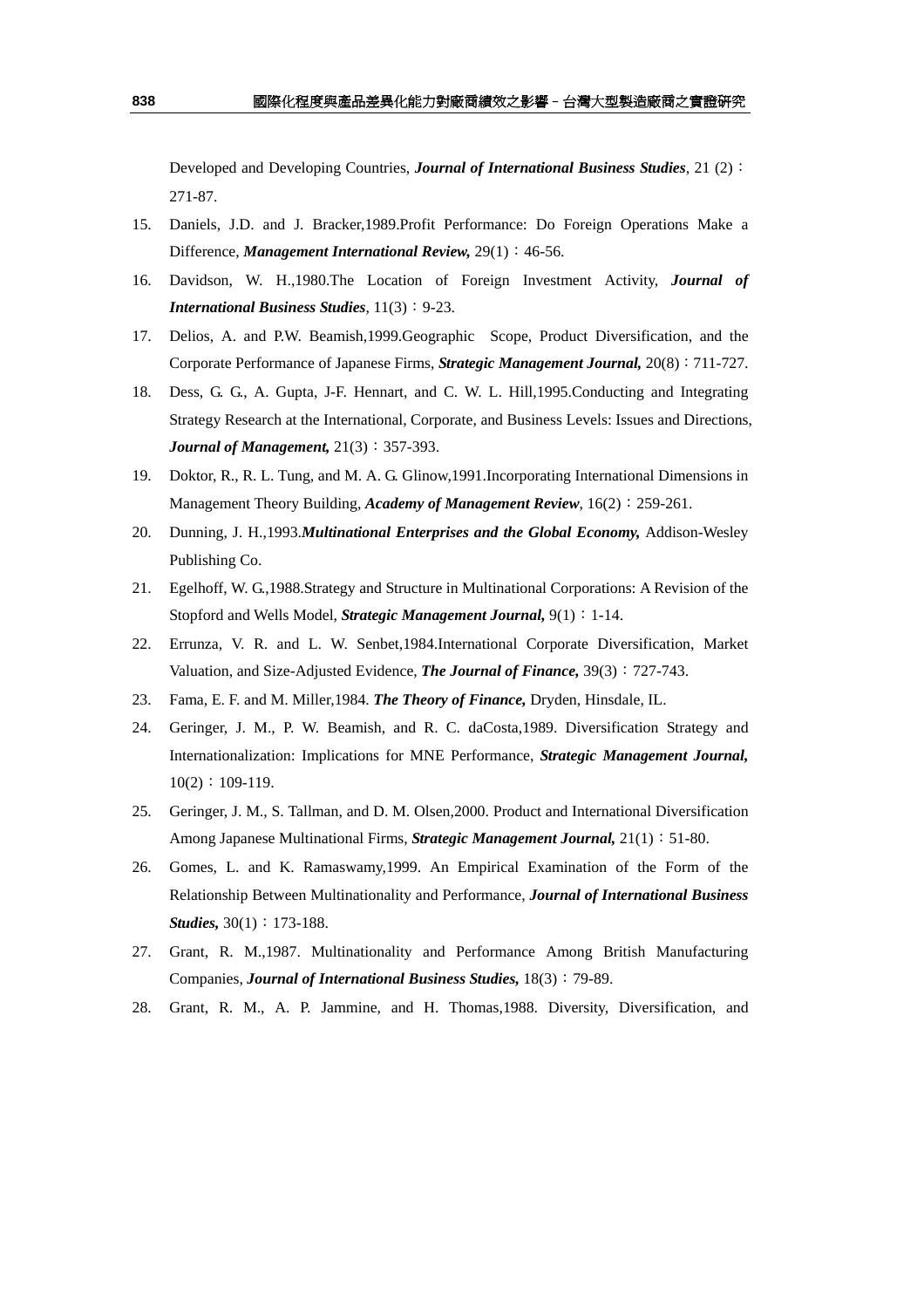Profitability Among British Manufacturing Companies, 1972-1984, *Academy of Management Journal,*  $31(4): 771-801$ .

- 29. Haar, J.,1989. A Comparative Analysis of the Profitability Performance of the Largest U.S., European and Japanese Multinational Enterprises, *Management International Review,*  $29(1): 5-18.$
- 30. Han, K. C., S. H. Lee, and D. Y. Suk,1998. Multinationality and Firm Performance, *Multinational Business Review,* 6(2):63-70.
- 31. Hitt, M. A., R. E. Hoskisson, and H. Kim ,1997. International Diversification: Effects on Innovation and Firm Performance in Product-Diversified Firms, *Academy of Management Journal,*  $40(4)$ : 767-798.
- 32. Hitt, M. A., and D. Smart,1994. Debt: A Disciplining Force for Managers or a Debilitating Force for Organizations? *Journal of Management Inquiry,* 3:144-152.
- 33. Horst, T. E.,1972. Firm and Industry Determinants of the Decision to Invest Abroad,*Review of Economics and Statistics,* 54(August):258-266.
- 34. Johanson, J. and J. Valhne,1977. The Internationalization Process of the Firm: A model of Knowledge Development and Increasing Foreign Commitments, *Journal of International Business Studies,* 8(1): 23-32.
- 35. Jung, Y. ,1991. Multinationality and Profitability, *Journal of Business Research,* 23(2): 179-87.
- 36. Kim, W. C., P. Hwang, and W. P. Burgers,1989. Global Diversification Strategy and Corporate Profit Performance, *Strategic Management Journal,* 10(1):45-57.
- 37. Kim, W. C., P. Hwang, and W. P. Burgers,1993. Multinationals' Diversification and the Risk-Return Trade-Off, *Strategic Management Journal,* 14(4):275-286.
- 38. Kogut, B.,1985. Designing Global Strategies: Profiting from Operation Flexibilty, *Sloan Management Review, 27(1)*: 27-38.
- 39. Kogut, B. and S. J. Chang,1991. Technological Capabilities and Japanese Foreign Direct Investment in the United States, *Review of Economics and Statistics,* 73(3):401-413.
- 40. Kojima, K. ,1977. Transfer of Technology to Developing Countries-Japanese Type vs. American Type, *Hitotsubashi Journal of Economics*:1-14.
- 41. Lall, S.,1983. *The New Multinationals: The Spread of Third World Enterprises*, Chichester: Wiley.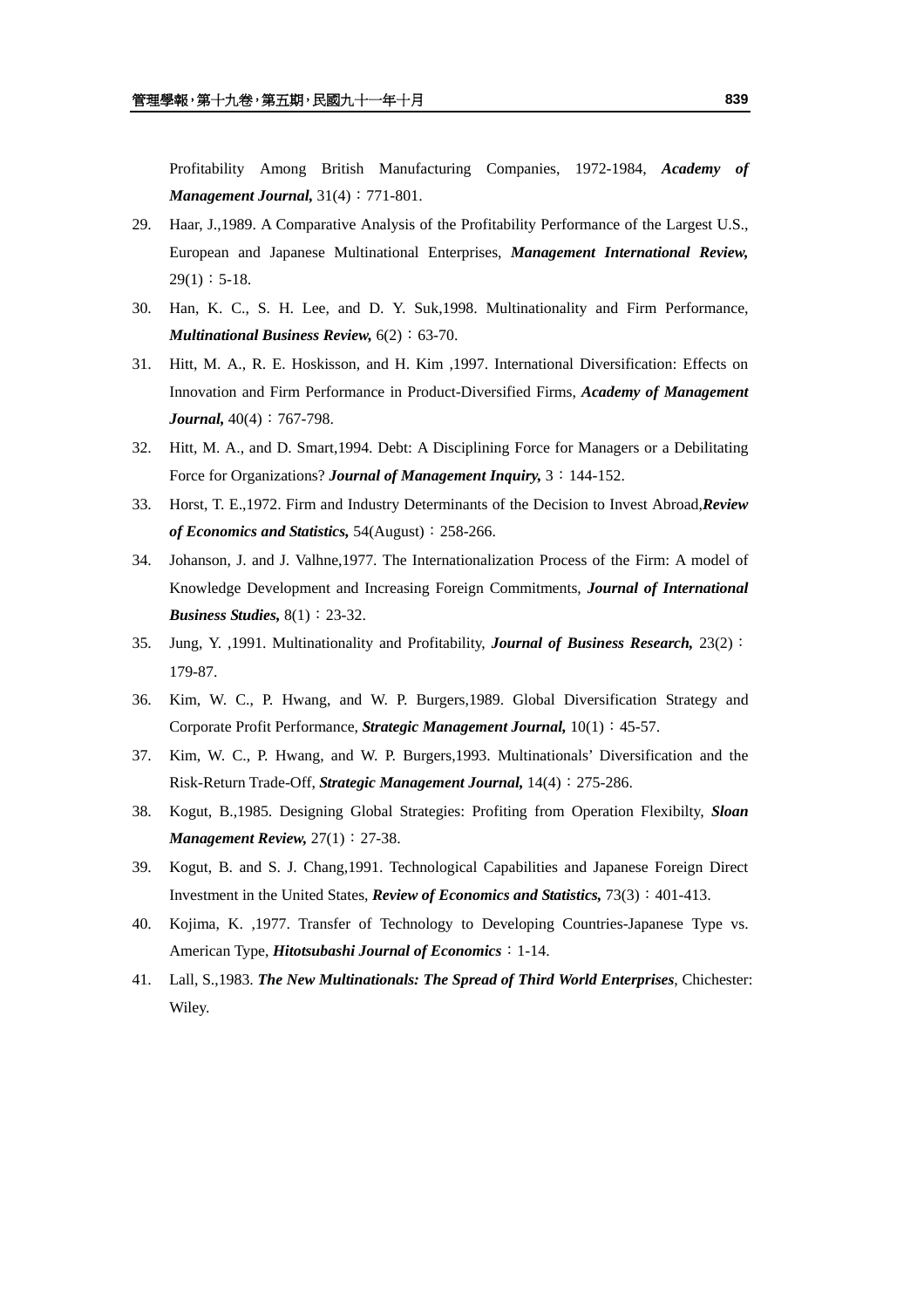- 42. Lall, S. and N. S. Siddharthan,1982. The Monopolistic Advantages of Multinationals: Lessons from Foreign Investment in the U.S., **The Economic Journal**, 92 : 668-683.
- 43. Michel, A. and I. Shaked,1986. Multinational Corporations vs. Domestic Corporations: Financial Performance and Characteristics, *Journal of International Business Studies,*  $18(3):89-100.$
- 44. Morck, R. and B. Yeung ,1991. Why Investors Value Multinationality, *Journal of Business,*   $64(2): 165-187.$
- 45. Ozawa, T.,1979. International Investment and Industrial Structure: New Theoretical Implications form the Japanese Experience, *Oxford Economic Papers,* 31:72-92.
- 46. Papadopoulos, N. and J-E. Denis,1988. Inventory, Taxonomy and Assessment of Methods for International Market Selection, *International Marketing Review,* 5(3):38-51.
- 47. Penrose, E. T.,1980. *The Theory of the Growth of the Firm,* Oxford: Basil Blackwell.
- 48. Perlmutter, H. V.,1969. The Tortuous Evolution of the Multinational Corporation, *Columbia Journal of World Business,*  $4(1)$ : 9-18.
- 49. Porter, M. E.,1990. *The Competitive Advantage of Nations,* New York: Free Press.
- 50. Qian, G. ,1998. Determinants of Profit Performance for the Largest U.S. Firms 1981-1992, *Multinational Business Review,*  $6(2)$ : 44-51.
- 51. Ramaswamy, K.,1995.Multinationality, Configuration, and Performance: A Study of MNEs in the U.S. Drug and Pharmaceutical Industry, *Journal of International Management,*  $1(2): 231-253.$
- 52. Ramaswamy, K., K. G. Kroeck, and W. Renforth ,1996. Measuring the Degree of Internationslization of a Firm: A Comment, *Journal of International Business Studies,*  $27(1): 167-177.$
- 53. Robins, J. A. and M. F. Wiersema,1995. A Resource-Based Approach to the Multibusiness Firm: Empirical Analysis of Portfolio Interrelationships and Corporate Financial Performance, *Strategic Management Journal*,  $16(4): 277-299$ .
- 54. Rugman, A. M., D. J. Lecraw, and L. D. Booth,1985. *International Business: Firm and Environment,* New York: McGraw-Hill.
- 55. Sambharya, R. B.,1995. The Combined Effect of International Diversification and Product Diversification Strategies on the Performance of US-Based Multinational Corporations, *Management International Review,* 35(3):197-218.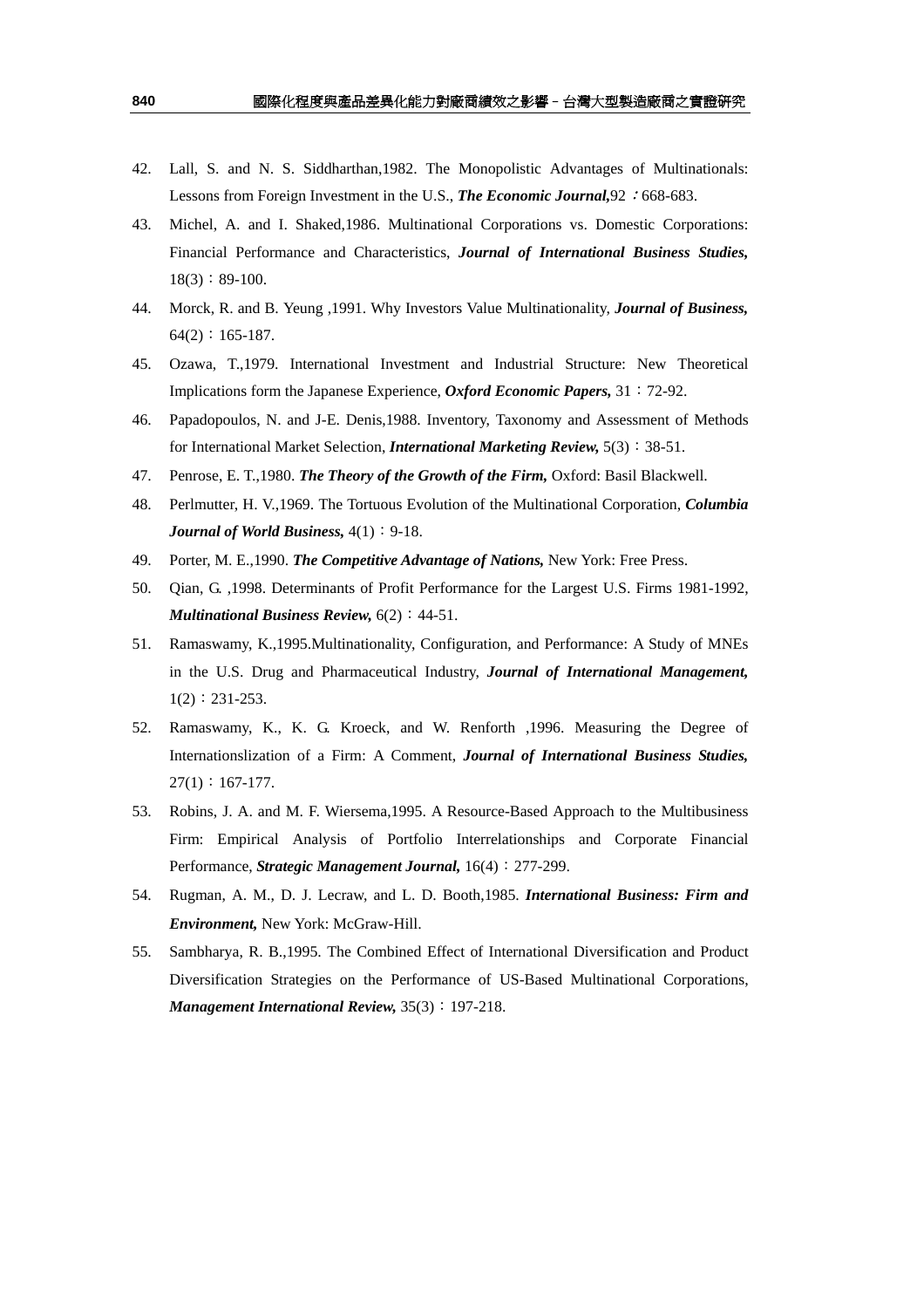- 56. Schmalensee, T.,1985. Do Markets Differ Much? *American Economic Review,* 75:341-351.
- 57. Shaked, I. ,1986. Are Multinational Corporations Safer? *Journal of International Business Studies,* 17(1): 75-80.
- 58. Siddharthan, N. S. and S. Lall,1982. Recent Growth of the Largest U.S. Multinationals, *Oxford Bulletin of Economics and Statistics, 44(1)*: 1-13.
- 59. Snee, R. D.,1973. Some Aspects of Nonorthogonal Data Analysis: Developing Prediction Equations, *Journal of Quality Technology,* 5:67-79.
- 60. Stopford, J. M. and L. T. Wells,1972. *Managing the Multinational Enterprise,* New York: Basic Books.
- 61. Sullivan D.,1994. Measuring the Degree of Internationalization of a Firm, *Journal of International Business Studies, 25(2): 325-342.*
- 62. Tallman, S. and J. Li,1996. Effects of international diversity and product diversity on the performance of multinational firms, *Academy of Management Journal,* 39(1):179-196.
- 63. Teece, D. J.,1986. Transactions Cost Economics and the Multinational Enterprise: An Assessment, *Journal of Economic Behavior and Organization*, 7(1):21-45.
- 64. Vernon, R.,1966. International Investment and International Trade in the Product Cycle, *Quarterly Journal of Economics,* 80:190-207.
- 65. Vernon, R. ,1971. *Sovereignty at bay: The Multinational Spread of U.S. Enterprises,* New York: Basic Books.
- 66. Wan, C. C.,1998. International Diversification, Industrial Diversification and Firm Performance of Hong Kong MNCs, *Asia Pacific Journal of Management,* 15(2):205-217.
- 67. Yeung, H. W. C.,1994. Transnational Corporations From Asian Developing Countries: Their Characteristics and Competitive Edge, *Journal of Asian Business*,  $10(4)$ : 17-58.
- 68. Yoshihara, H.,1985. Multinational Growth of Japanese Manufacturing Enterprises in the Postwar Period, *Proceedings of the Fuji International Conference on Business History,*  Tokyo: University of Tokyo Press.